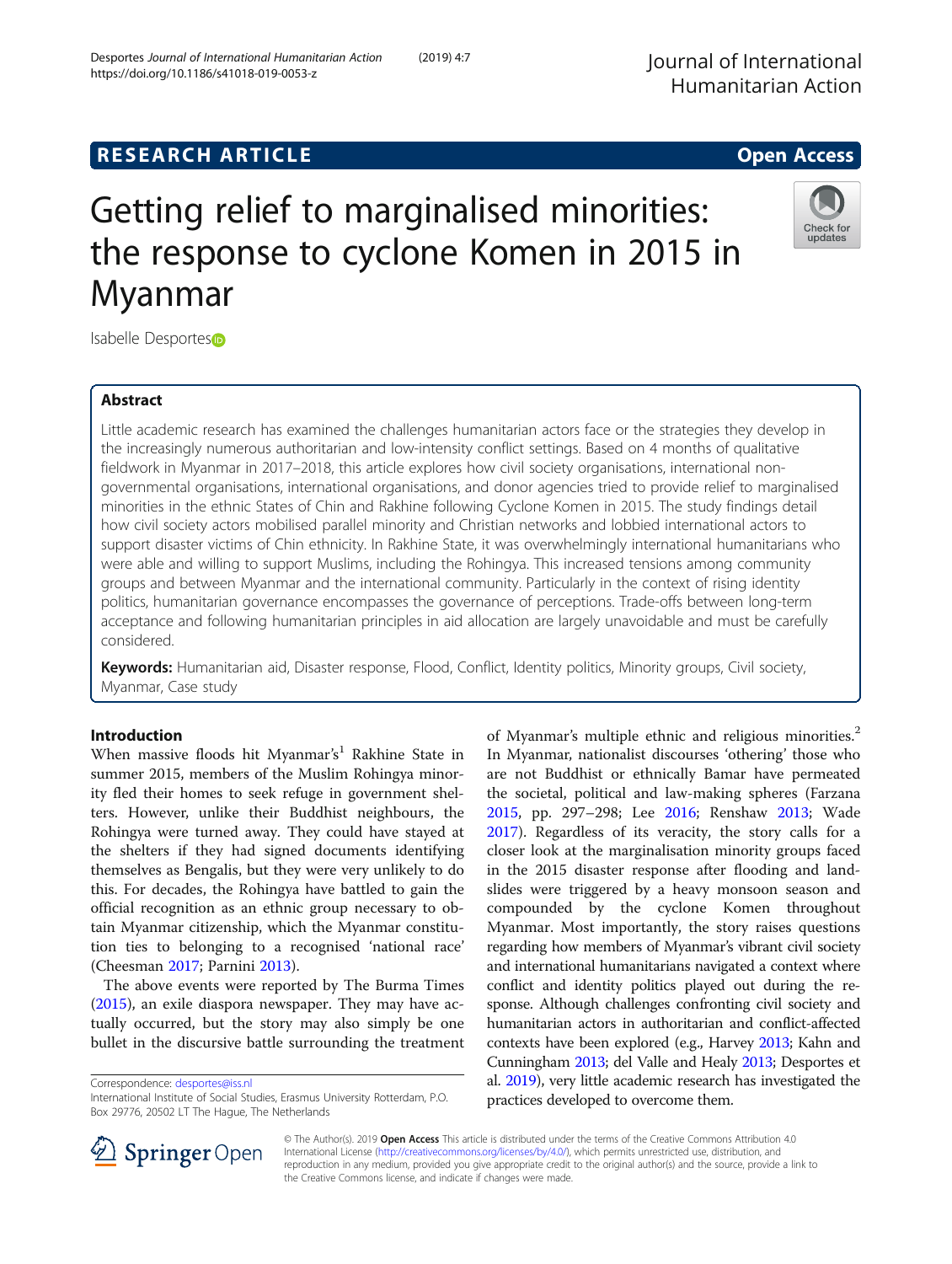Based on 4 months of qualitative fieldwork, this article aims to describe the challenges and navigation strategies associated with supporting minority groups, as perceived and recounted by representatives of civil society organisations (CSOs), international non-governmental organisations (INGOs) and international organisations (IOs) that were part of the 2015 disaster response in Chin and Rakhine States. These states were chosen as the two ethnic regional states most impacted by the disasters, presenting different minority tension dynamics, and fieldwork possibilities.

The case studies on minority support following the 2015 disasters inform two broader debates. The first concerns the understudied disaster–conflict nexus (King and Mutter [2014\)](#page-14-0). How conflict and disaster dynamics interact is particularly poorly understood in settings of low-intensity conflict (LIC), which are predominantly caused by intra-state political and social tensions (Heidelberg Institute for International Conflict Research [HIIK] [2016\)](#page-14-0). Worldwide, most current conflicts are LICs (HIIK [2016;](#page-14-0) Human Security Report Project [2013](#page-14-0)). Focusing on how disaster response is shaped towards minorities groups collectively identifying around characteristics such as ethnic origin, religion, culture, or language (Azar [1990\)](#page-14-0)—places a magnifying glass on core LIC–disaster dynamics. This is especially true in a context of rising identity politics, where certain groups are marginalised in the politicised response, creating difficulties for humanitarian actors who remain political players despite their actions being driven by moral rather than political norms (Kahn and Cunningham [2013](#page-14-0); del Valle and Healy [2013](#page-14-0)).

The second debate involves minorities as a core friction point in discussions on humanitarians' interference in national state affairs (humanitarianism–sovereignty tensions). Kahn and Cunningham [\(2013](#page-14-0), p. 39) note that, in recent decades, a 'fundamental gap has developed between states and international humanitarian actors in terms of describing what sovereignty entails and how it is expressed' and that how these tensions can be managed, especially by humanitarian actors, needs to be better understood. The well-being of people caught up in crises constitutes 'the contested ground on which states and humanitarian actors clash' (Kahn and Cunningham [2013](#page-14-0), p. 139). Often, especially in authoritarian states, and certainly in Myanmar (Décobert [2016](#page-14-0); Matelski [2016b](#page-15-0); Smith [2010](#page-15-0)), contestation over minorities' welfare and rights is particularly intense.

#### Challenges and social navigation practices to support minorities in authoritarian low-intensity conflict settings

As politically and socially shaped events, disaster response processes reveal the dynamics criss-crossing society, state and aid relations (Pelling and Dill [2010](#page-15-0); Hutchison [2014\)](#page-14-0). This is particularly true in countries fraught by conflict, although it is important to differentiate among conflict types (van Voorst and Hilhorst [2017](#page-15-0)). LICs are marked by fewer violent events and deaths compared with high-intensity conflicts (HIIK [2016\)](#page-14-0), but LICs show high levels of volatility and structural violence, such as the marginalisation of minority groups by the state (Azar [1990](#page-14-0)). Disaster response can then be the very conduit through which the LIC is played out, further side-lining minorities, harming political opponents or increasing political support (cf. Jacoby and Özerdem [2008](#page-14-0) [Turkey]; Flanigan [2008](#page-14-0) [Lebanon and Sri Lanka]; Desportes et al. [2019](#page-14-0) [Ethiopia]). When a disaster strikes a LIC setting, state and societal actors are likely to contest each other's legitimacy, capacity and will to protect disaster victims—for instance, by accusing government authorities of not letting members of ethnic or religious minorities into flood shelters.

Authoritarian LIC settings present specific challenges for civil society and international disaster responders. Authoritarian practices, defined as 'patterns of action that sabotage accountability to people over whom a political actor exerts control, or their representatives, by means of secrecy, disinformation and disabling voice' (Glasius [2018](#page-14-0), p. 517), translate into restrictions on information, right to expression and to assembly. Médecins Sans Frontières (MSF), an INGO, have reported state restrictions on 'geographic access, programmatic options, and modalities of work' in the authoritarian contexts of Sri Lanka, Uzbekistan, Turkmenistan and Myanmar (del Valle and Healy [2013](#page-14-0), p. 198). In Ethiopia, civil society and international actors have described their inability to freely shape aid provision because of the governmental 'iron cage of bureaucracy' and restricted civil society space (Desportes et al. [2019](#page-14-0), p. 19). Humanitarian independence is put to the test when LIC dynamics enter into the disaster response process and question the impartiality of aid delivery, but this cannot be openly discussed under strict state control (Desportes et al. [2019](#page-14-0)). For instance in Myanmar, for decades following the 1960s, and also more recently during the Rohingya crisis, organisations, journalists, researchers and activists who wrote critically about the regime were blacklisted, banned or denied entry to the country (Selth [2018](#page-15-0), p. 6).

Glasius et al. ([2018\)](#page-14-0) highlight the sense of uncertainty prevalent under authoritarian regimes, stressing the arbitrariness of state decisions and the context-specific 'fluid lines' that make what is permissible ambiguous. In addition to the 'big politics' that may clearly restrict access or operations, seemingly softer 'everyday politics' unfold (Hilhorst [2013,](#page-14-0) p. 232), and the quiet, mundane practices of state bureaucracy can restrict aid permissions in more duplicitous ways. A travel authorisation being held up by 'bureaucratic delays' would be more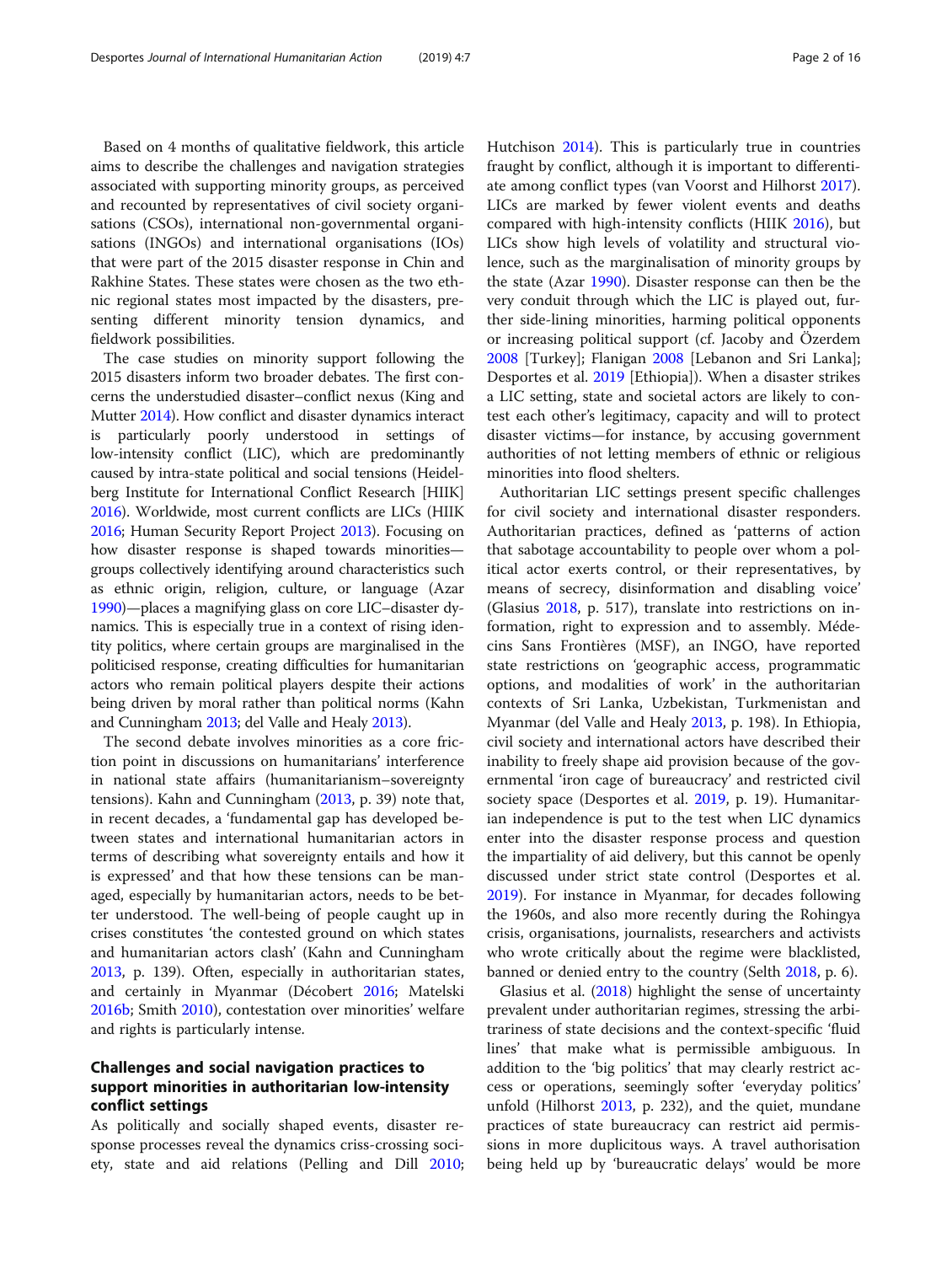difficult to contest on humanitarian grounds than would a clear refusal to grant access to an area. The functioning of mostly opaque state institutions (Kahn and Cunningham [2013](#page-14-0)) adds uncertainty, as do LIC dynamics. High tensions between ethnic, religious and/or societal groups and the state increase the risk of arbitrary 'snap decisions' and unpredictable eruptions of violence (Azar [1990](#page-14-0); Galtung [1996](#page-14-0); Kalyvas [2003](#page-14-0)). This results not only in state-imposed limitations on non-governmental actors; the same actors also internalise self-censorship practices because of fear of over-stepping the fluid lines or escalating tensions (Desportes et al. [2019\)](#page-14-0).

Whether actors choose to self-censor or to act and speak out depends partially on their 'actor pedigree' (Douma and Hilhorst [2006](#page-14-0); Schennink et al. [2006](#page-15-0)). For example, denouncing a breach of humanitarian principles better fits the institutional model, mandate and habitus of the privately funded and testimony-oriented INGO MSF<sup>3</sup> than that of the domestic National Red Cross Red Crescent Society, which is legally auxiliary to the state. Which risks can be taken also depends on actors' capacity to 'disentangle themselves from confining structures, plot their escape and move towards better positions' (Vigh [2009](#page-15-0), p. 419). Detailing what he refers to as social navigation processes, Vigh ([2009](#page-15-0)) draws a parallel with Jackson's [\(1998\)](#page-14-0) concept of 'manoeuvring', the striving for balance and control. Social navigation directs the analytical gaze not towards structures and boundaries actors face or how they act in their social environment, but rather towards how actors 'interact with their social environment and adjust their lives to the constant influence […] of social forces and change' (Vigh [2009](#page-15-0), p. 433). As such, social navigation is a good fit for understanding the daily practices of actors seeking to reach a specific goal (here, minority support), in a context of restrictive and uncertain space to manoeuvre.

#### Civil society actors

Previous research shows civil society actors to be particularly skilled social navigators. In Myanmar, the phrase 'civil society' is generally used to denote 'any group or initiative that is not directly piloted by the government' aiming to advance common interests (Desaine [2011](#page-14-0), pp. 12–13; Centre for Peace and Conflict Studies [2009](#page-14-0), p. 6). CSOs can be divided into community-based organisations (CBOs), primarily linked to a specific ethnic or religious group, and the more Western-oriented, officially registered local non-governmental organisations (LNGOs). Civil society actors are deeply embedded in and knowledgeable about the dynamics of the area where they operate. CSOs in Myanmar have accumulated decades of experience responding to 'conflict, oppressive structures, and natural disaster through self-organisation, self-protection, and covert resistance' (Matelski [2016b](#page-15-0), p. 24).

In Myanmar, 'ethnic identity […] is complex, politically charged and highly determinant of people's personal and political identities and associations/affiliations' (Drew [2016](#page-14-0), p. 8), and ethnicity and religion constitute prime fault lines of civil society (Matelski [2016b](#page-15-0)). In situations of conflict and repression, minority group boundaries generally become more salient, reinforcing within-group loyalty and altruism (Flanigan et al. [2015](#page-14-0), p. 1793). This can affect the impartial delivery of aid, as CSOs are caught in their own web of 'ethnic proximity, socio-political affiliation or local pressure' (Zyck and Krebs [2015](#page-15-0), p. 3). However, local embeddedness also generates the ties of trust with communities necessary for aid operations' 'access, cover and legitimacy' (Wallis and Jacquet [2011](#page-15-0)).

Desaine [\(2011,](#page-14-0) p. 8) explains the prevalence of CSOs in ethnic States and among minority religions, noting that they are 'most likely to find operational space in marginal areas, where the Bamar prevailing state and its symbols have less presence'. Myanmar CSOs rely upon three major social navigation strategies. The first is the long-term decision making that shapes an organisation's pedigree: operating from outside or inside the country, and more or less formally (Desaine [2011](#page-14-0)). Some organisations balance formalisation's advantages (e.g. ability to receive international funding as a registered LNGO) and disadvantages (e.g. obligation to submit programmes and budgets to the government) by engaging in partnerships. For example, CSOs not registered as LNGOs can retain independence and flexibility while also accessing (Western) funds and a legal framework via participation in larger national or international umbrella organisations (Wallis and Jacquet [2011](#page-15-0)). Second, on a case-by-case basis, civil society actors adapt 'their terminology, their visibility, and sometimes their actual activities to the limitations posed by central and local authorities' (Matelski  $2016b$ , p. 178–179). How this is done depends on the 'the context of the moment, connections with/ protection from the government, location and degree of sensitivity of the work' (Desaine [2011,](#page-14-0) p. 19). Third, at a broader all-compassing level, civil society actors are well versed in the 'politics of silence', influencing decisions not through direct confrontation, but by 'remaining low profile' (Desaine [2011,](#page-14-0) p. 7).

#### International humanitarian actors

International humanitarian actors add to the complexity of governance (Hilhorst [2016\)](#page-14-0). In Myanmar, the 'decade-long conflict over the legitimacy of competing socio-political and armed actors' intermingles with 'the evolving agendas and priorities of international players' through 'politics, money, and power' (Décobert [2016](#page-14-0), p.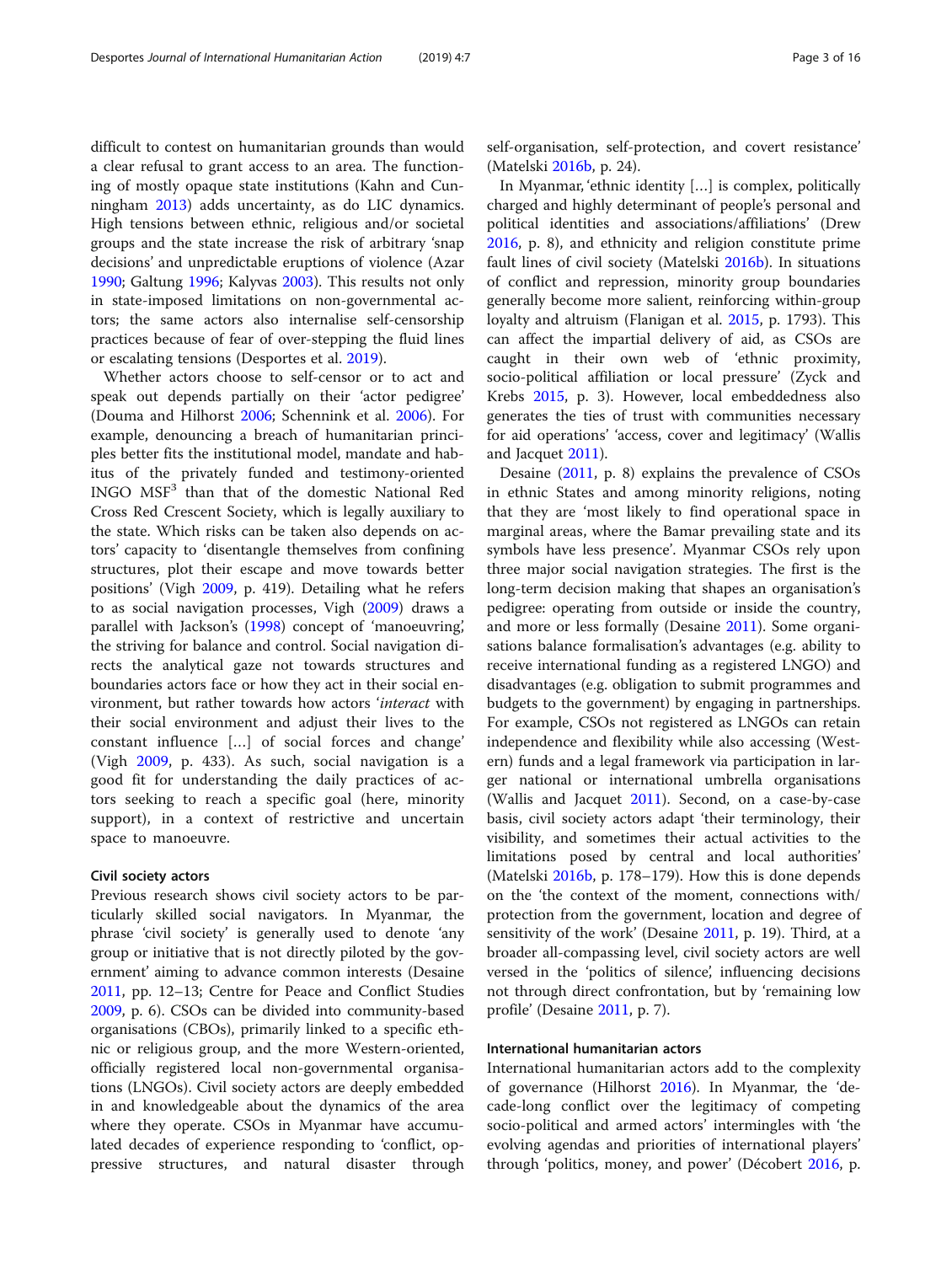6). These factors play out, for instance, when authoritarian states refuse international assistance, as initially occurred when Cyclone Nargis devastated Myanmar in 2008 (Alles [2012;](#page-14-0) Selth [2008](#page-15-0)). Paik [\(2011\)](#page-15-0) details how authoritarian regimes balance political need and risk regarding accepting foreign aid and, if accepted, the degree of government control exerted over the movement of foreign aid workers and resources. In the Nargis response, foreign aid was eventually allowed 'selectively and reluctantly' and was mostly distributed via government channels; Western rescue and medical staff and many vessels carrying relief goods were turned away at Myanmar's border (Paik [2011,](#page-15-0) pp. 450, 455).

International actors ranging from the United Nations (UN) to INGOs have long been reticent to take a stand on governments' treatment of minorities (Fortman [2006](#page-14-0), p. 35). Taking such a stand in regimes that perceive cultural heterogeneity as a threat to political unity and stability would be especially likely to raise tensions (Koenig and de Guchteneire [2007\)](#page-14-0). The move towards a multicultural understanding of the nation-state and the emergence of an international human rights regime led to new repertoires of contention and claim making, enabling humanitarian actors and other governments to legitimately challenge national governments (Koenig and Guchteneire 2007). Still, engaging on minority issues can be a double-edged sword. Referring to Myanmar, Taylor ([1982](#page-15-0), p. 7) argues that 'ethnic politics is the obverse of the politics of national unity' when conflicts around socioeconomic issues are increasingly framed as ethnic.

The new repertoires of contention and claim making regarding minorities have hardly permeated disaster-related policy and practice. Disaster practitioners still portray themselves as apolitical and technical—partly to facilitate access and operations (Peters [2017](#page-15-0)). Harvey ([2013\)](#page-14-0) asserts that, although humanitarians often take cover behind humanitarian principles to avoid engaging with states in conflict settings, an increasing number of frameworks and guidelines codify humanitarian–state engagement following disasters. Disaster policy mentions a need to focus on the most vulnerable or marginalised and indigenous populations.<sup>4</sup> However, demands such as the inclusion of indigenous knowledge in disaster risk reduction and response programmes are mostly apolitical, based on a romanticised depiction of indigenous peoples as interwoven with nature (Hilhorst et al. [2015\)](#page-14-0). Issues such as exploitation or rights violations, which can contribute to disaster vulnerability and marginalisation during the response, are largely neglected.

It is uncertain how similar social navigation options are for international humanitarians and civil society actors. In the authoritarian contexts of Uzbekistan and Turkmenistan, del Valle and Healy [\(2013,](#page-14-0) p. 189)

concluded that, for MSF, 'successful access negotiations hinged heavily on demonstrating added value (medical relevance) while simultaneously building relationships with authorities […] and hoping that such measures could promote a level of acceptance or trust needed to operate'. One would expect international humanitarians' navigation routes to be more limited, given the ability of authorities to control 'external agents' through visas, travel authorisations and other procedures. The steady trend towards the rationalisation and coordination of humanitarian action since the 1990s can also limit options (Duffield [1997\)](#page-14-0). Today, standards and blueprint institutional structures are largely applied across countries. Aiming to increase transparency and accountability, the standardisation 'largely reflect[s] the concerns, priorities and values of technical professionals in Northern agencies'; this leaves little room for co-shaping programmes with in-country humanitarian partners or adapting to complex humanitarian situations (Dufour et al. [2004](#page-14-0), p. 124). Although INGOs often choose to fit into this 'standardised' humanitarian system, many remain more flexible regarding funding and decision making (Davey et al. [2013](#page-14-0); Lyons [2014](#page-14-0)).

In Myanmar, prior to the democratisation process starting in 2011, international actors were known for a fixed, polarised stance in an 'internationalised battle of legitimacies', either judging it more effective to engage constructively with the government or preferring to operate cross-border, informally and/or via CSOs (Décobert [2016,](#page-14-0) p. 8; Duffield [2008](#page-14-0)). Desaine ([2011](#page-14-0)) argues that international actors perceived LNGOs as systematically opposed to the (semi-)military regime and always on the side of good. It remains to be seen how these dynamics had evolved by 2015.

#### **Methods**

The present article is based on primary data I collected during a 4-month period (September 2017–February 2018) in Yangon and Chin State. During the fieldwork, restrictions and intense violence described by the UN as 'very likely' ethnic cleansing of the Rohingya (Trihartono [2018](#page-15-0), p. 7; UN [2018,](#page-15-0) p. 8) made access to Rakhine impossible and increased distrust towards outsiders interested in humanitarian issues. This also hampered access to some Yangon-based organisations deeply involved in the crisis, especially those I suspected of relying on more 'informal' methods. However, disaster response processes could be reconstructed through conversations with approachable Yangon-based practitioners who had been directly involved in the 2015 cyclone response in Rakhine and/or Chin State as decision makers based in offices or on the ground. A 10-day trip to Hakha, the landslide-impacted capital of Chin State, allowed direct observation and interaction with actors in a minority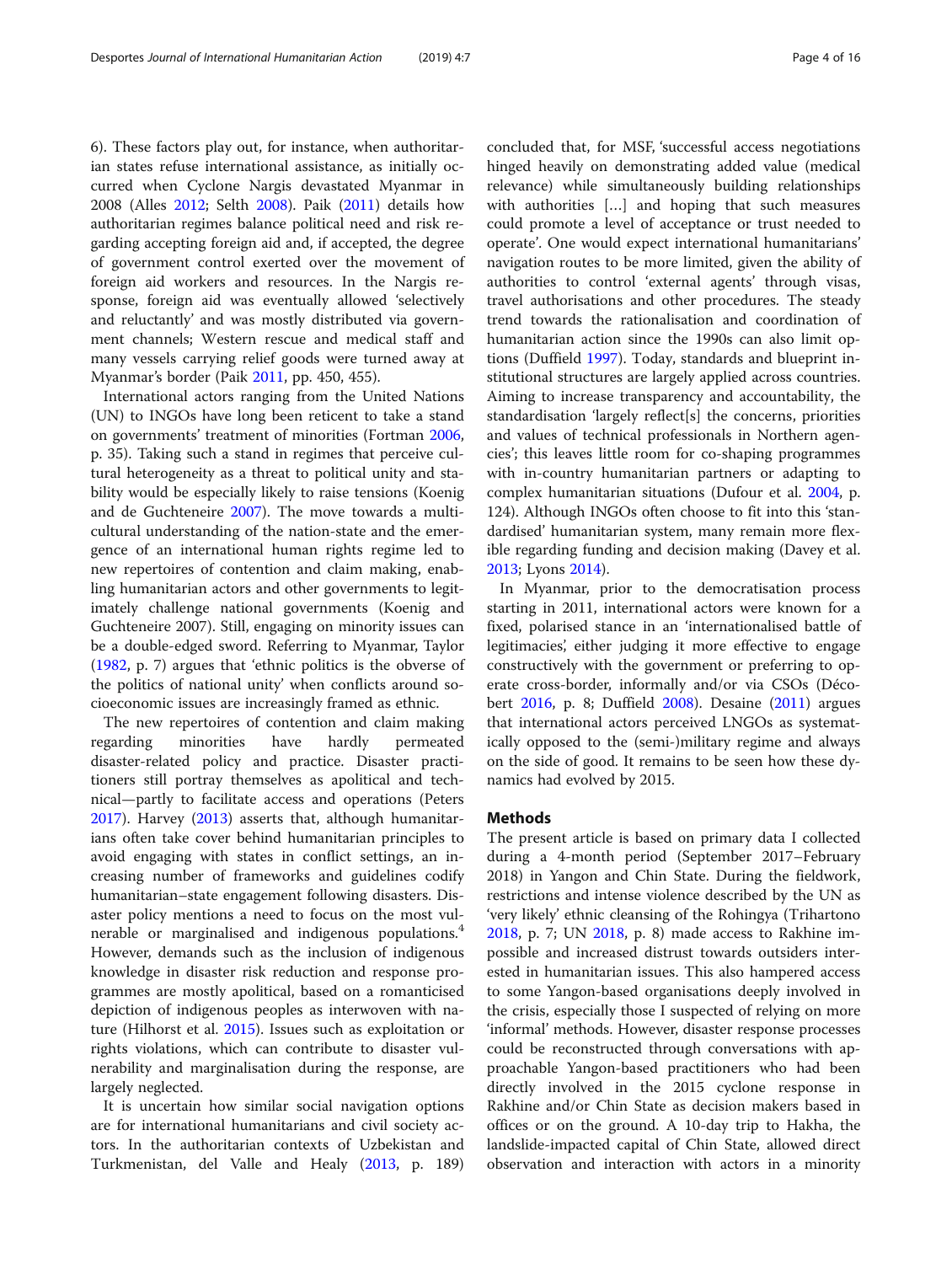area. The trip was largely spent with Hakha community members who had been displaced since 2015, CBO and LNGO employees, and INGO staff members who were involved in the 2015 response from their Asian regional headquarters.

The data collection involved documented exchanges with a total of 71 participants, 46 of whom participated in in-depth semi-structured interviews or focus group discussions. Interview participants were selected from key organisations involved in the 2015 response, as determined based on grey literature and referral sampling. The data collection focused on perceived marginalisation, challenges and strategies developed during the 2015 Komen response in Chin and Rakhine States, specifically in the strongly disaster-impacted townships of Hakha (the Chin State capital) and north of Sittwe (the Rakhine State capital) (outlined in blue in Fig. 1). Although some depth is lost by detailing processes in two areas instead of one, the comparison highlights the diversity of LIC and minority dynamics within a single-country context and enables a differentiated and layered account of social navigation strategies.

As shown in Table [1](#page-5-0), I aimed to engage with a large variety of non-governmental actors. For instance, for civil society actors, I approached members of more and less formalised organisations (LNGOs vs. CBOs),

including those positioned closer to either international or ethnic/religious networks and those claiming to have a bridging role. During the Yangon-based interviews, trust and deeper insight were attained as respondents first discussed less sensitive Chin State dynamics and then contrasted these with those in Rakhine. Additional data were collected from secondary sources (press clippings, humanitarian and CSO reports used for lobbying), through everyday observation and from casual conversations (e.g. during formal CSO meetings in Hakha and informal dinner discussions with humanitarian actors in Yangon). All data were stored using NVivo and analysed using both pre-determined codes and codes derived through a thematic analytical process (Braun and Clarke [2006](#page-14-0)).

Several fieldwork limitations affected the conclusions that could be drawn. The 2017 escalation of tensions and violence among community groups and between humanitarian actors and the government may have influenced respondents' recollection of 2015 dynamics. The one interview with a government representative, who mostly recited government policies and questioned the rationale of my research and presence in Myanmar, indicated that minorities and even humanitarian support were topics too sensitive to discuss with such officials. Furthermore, the data certainly reflect respondents'



Fig. 1 Case study areas and 2015 flood-affected townships. Case study areas (framed in blue) and flood-affected areas compiled based on government and humanitarian sources on 3 August 2015 (in red). Source: modified based on UN Office for the Coordination of Humanitarian Affairs [2015b](#page-15-0)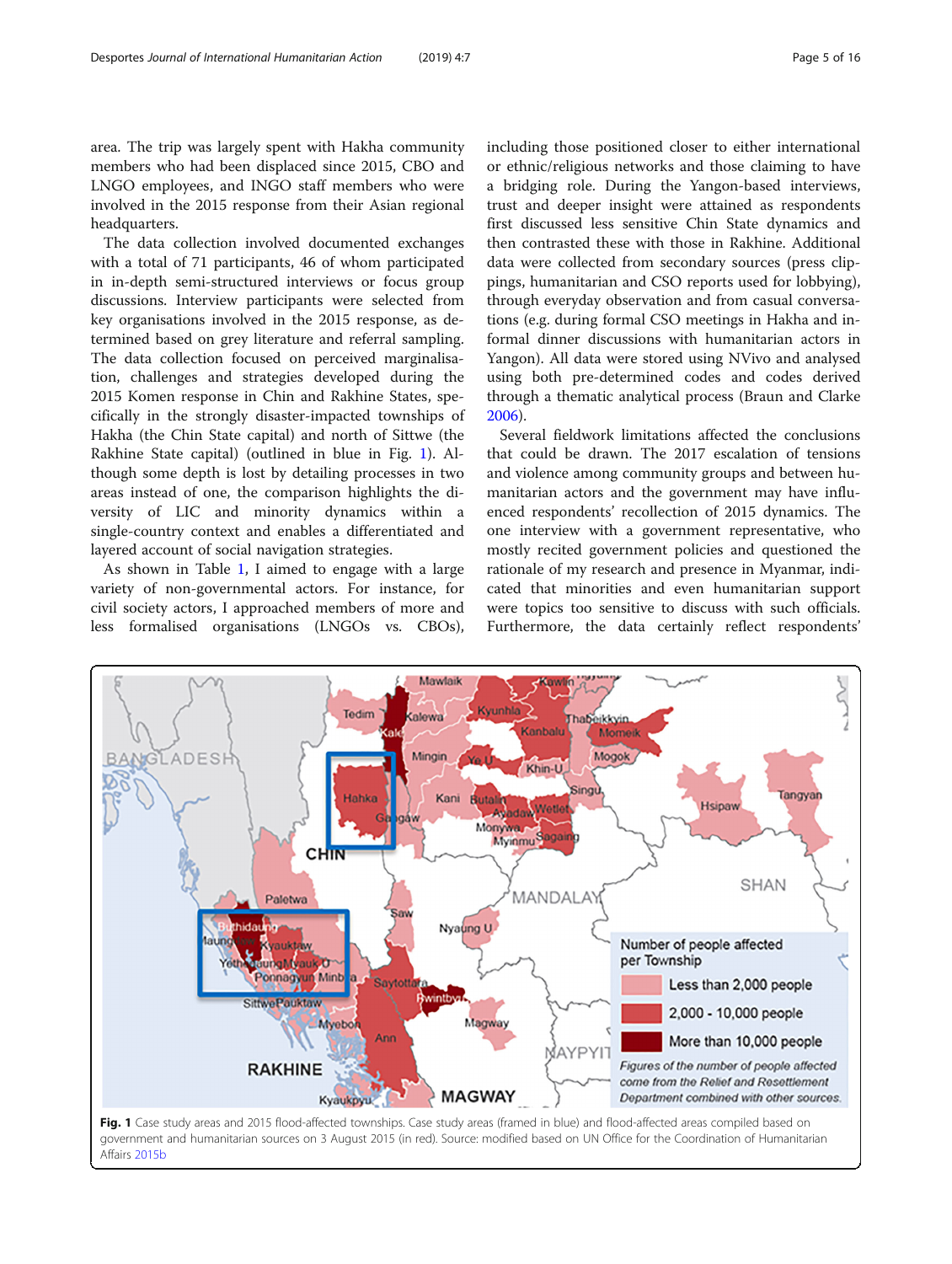| Actor type                             |                                                 | Number of participants <sup>®</sup> |
|----------------------------------------|-------------------------------------------------|-------------------------------------|
| Civil society disaster response actors | Community-based organisations                   | 4                                   |
|                                        | Local non-governmental organisations            |                                     |
| International humanitarian actors      | International non-governmental organisations    | 9                                   |
|                                        | International organisations such as UN agencies |                                     |
|                                        | Humanitarian donors                             | 4                                   |
|                                        | Independent consultant                          |                                     |
| Other                                  | Chin State government official                  |                                     |
|                                        | Academics, local and foreign                    | 4                                   |
|                                        | Residents displaced by the 2015 Hakha landslide | 10                                  |
| Total                                  |                                                 | 47                                  |

<span id="page-5-0"></span>Table 1 Overview of interviewees and focus group participants

\* Participant numbers refer to in-depth interviews, except for displaced residents, who participated in focus groups

personal trajectories. For example, statements on marginalisation must be treated with caution in a context where memories of human rights violations are still fresh. Acknowledgement of relief coming from the government or military was rarely unprompted and often given grudgingly, as is reflected in a statement made by a Hakha resident during a focus group (#8, 22 November  $2017$ <sup>5</sup>: 'Yes, the army provided tar for the road reconstruction. But leave the military out of it. I don't even want their money'.

In line with the epistemological paradigm of critical realism and the interpretive approach (Summer and Tribe [2008,](#page-15-0) p. 58), the subjectivity of framings and divergences among them are part of my findings and reflective of the broader LIC dynamics at play.

#### Context

In 2015, Myanmar experienced heavy monsoon rains, and cyclone Komen triggered landslides and the most widespread flooding in decades, leaving 125 dead and 1,676,086 temporarily displaced (UN Office for the Coordination of Humanitarian Affairs [2015a](#page-15-0), [2015b](#page-15-0)). Cyclone Komen made landfall at a time of heightened Myanmar identity politics—a few months after four discriminatory 'Race and Religion' laws were passed and a few months before the tense November 2015 elections.

In the broader context, a triple transition increased volatility and uncertainty for minorities, CSOs and international humanitarian actors. First, anti-minority and especially anti-Muslim attitudes rose to a level of explosive hatred and vengeance, not least on social media (Kipgen [2013](#page-14-0); Wade [2017\)](#page-15-0). Second, the partial democratic transition multiplied the institutional entry points among military and civilian institutions, both of which are present from the highest governance level, the Union government, to the township level (Sifton [2014](#page-15-0)). Third, the Myanmar aid system was overhauled. Myanmar jumped from lowest international aid beneficiary per capita in

the region, with close to no aid going through the government (Kang [2012,](#page-14-0) p. 352), to 'donor' darling status with the establishment of UN sectors, clusters, and permanent donor and INGO headquarters (Décobert [2016](#page-14-0), p. 63). For the first time, the Myanmar Union government officially appealed to international cyclone support on 4 August 2015. The government then worked with staff dispatched from the United States' Federal Emergency Management Agency in the newly operational Crisis Management Unit in Myanmar's capital of Nay Pyi Daw.

Not all local structures benefitted from the exponential increase in international donor interest following Nargis and the 2011 political liberalisation process. Civil society actors had gained legitimacy following their mobilisation as sometimes sole responders to cyclone Nargis in 2008 (Desaine [2011;](#page-14-0) Selth [2008;](#page-15-0) South et al. [2011](#page-15-0)). Thousands of informal CSOs emerged, some officially registering as LNGOs when the process was facilitated in 2014 (LNGO#13, 22 January 2018). Matelski [\(2016a](#page-14-0), p. 117) highlights how Western funding has mostly reached state actors and the limited LNGOs considered sufficiently 'professional' and supportive of Western interests.

Chin and Rakhine were the only two ethnic States declared disaster-affected zones by the Myanmar Union government because floods and landslides surpassed local response capacities (Zaw and Lim [2017](#page-15-0), p. 2). Disaster impacts, LIC/minority tensions and humanitarian dynamics varied greatly between the two states.

#### Chin State

Bordering Rakhine State to the east and India to the north, Chin State was strongly hit by the 2015 floods but especially the landslides, which swept away fields, roads and bridges in mountainous areas. The Myanmar National Natural Disaster Management Committee [\(2015a](#page-15-0)) identified Hakha township as one of the five most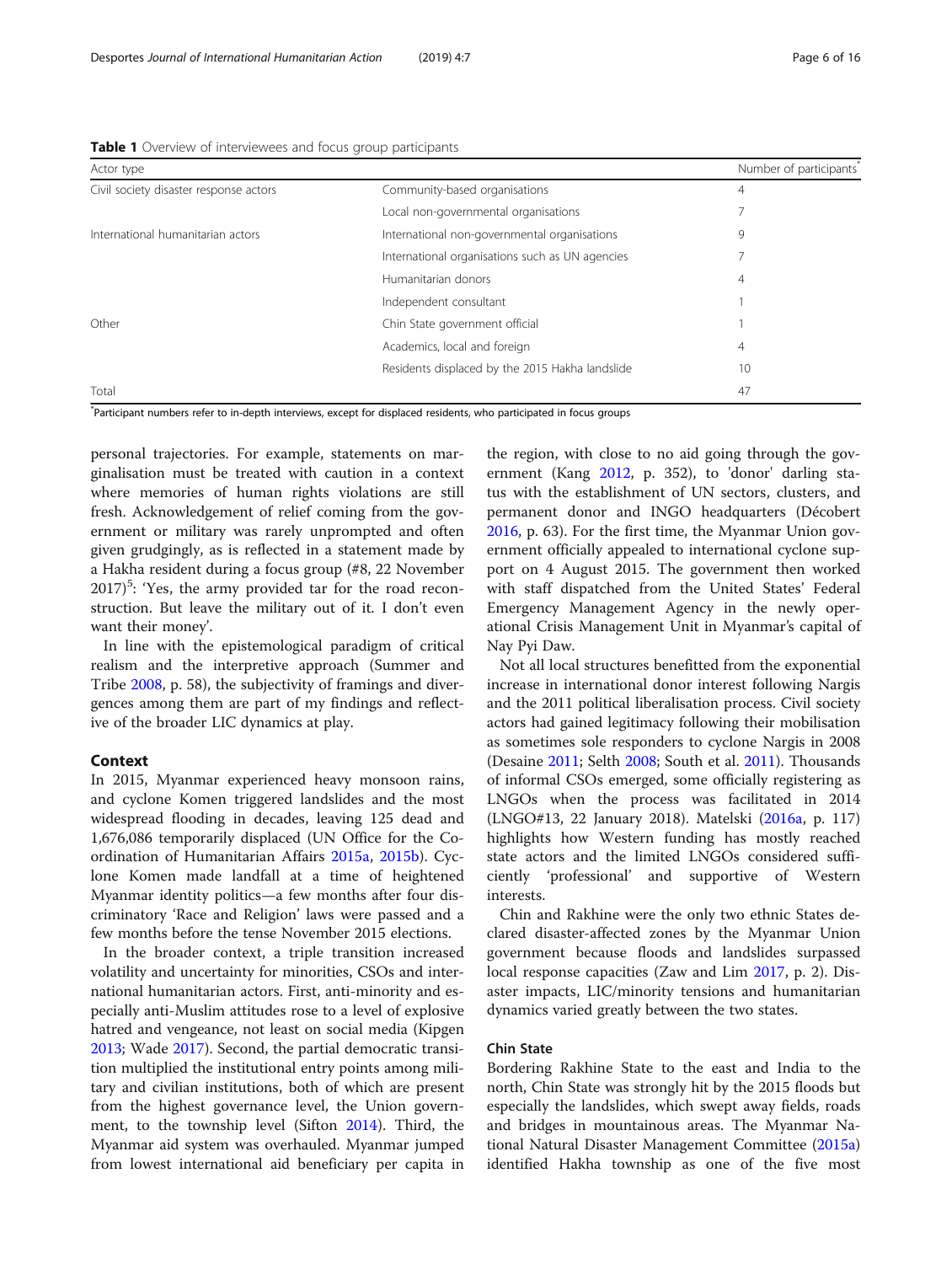affected townships nationwide. In Hakha town, entire neighbourhoods were wiped out, affecting 6535 and displacing more than 4254, according to a CBO assessment (Chin Committee for Emergency Response and Rehabilitation [CCERR] [2015](#page-14-0), p. 11).

The Chin are a predominantly Christian religious group and have faced persecution in Myanmar. In Chin State, 'the military has been accused of the destruction of churches and Christian symbols, of forced conversion to Buddhism, and of killing several Christian leaders' (Sakhong [2007,](#page-15-0) cited in Matelski [2016b](#page-15-0), p. 65). Today, Chin State is considered the poorest and most remote State in Myanmar<sup>6</sup> (UN Development Programme [2011](#page-15-0)). The 'state–subject relationship between the Chins and the Bamar state' has historically been distant (Mark [2016](#page-14-0), p. 142). At the 2013 Chin National Conference, Chin political and civil society actors called for a stronger role for state government, involvement and consent of indigenous/ethnic minority groups, transparency and accountability, and more Chin political representation at Union level (Mark [2016,](#page-14-0) p. 153).

There is division among more than 50 different Chin ethnic sub-groups belonging to different Christian church denominations and in rarer cases also Animist faith (Desaine [2011](#page-14-0), p. 36). Little presence of IOs and INGOs in this remote area is partly offset by extensive, mostly Christian, diaspora networks spanning the globe. Linkages among Chin communities and international Christian churches, Western advocacy groups and INGOs are strong, building on a tradition of British missionary and educational work and the colonial British preference to work with Christian organisations (Desaine [2011;](#page-14-0) Matelski [2016a](#page-14-0), p. 95). In Myanmar, Christian organisations appear more visible compared with Buddhist organisations (Desaine [2011](#page-14-0), p. 13), and Christians are generally over-represented in CSOs (Heidel [2006\)](#page-14-0).

#### Rakhine State

As the most western and coastal State of Myanmar, Rakhine was hit first when cyclone Komen made landfall on 31 July 2015. Strong winds and rains caused landslides and extensive flooding in eight townships, with 125,151 houses damaged and 217,246 acres of arable land destroyed. As of 4 September 2015, 96,165 inhabitants of Rakhine State were still displaced (National Natural Disaster Management Committee [2015b\)](#page-15-0).

The five townships situated north of the State capital of Sittwe were also the theatre of the 2012 intercommunal violence that killed hundreds and displaced 140,000. Detailing the historical and politico-military context of the Rakhine border with Bangladesh, Farzana [\(2015,](#page-14-0) p. 296) refers to the area as in 'continual disorder' since the 1784 local rebellion against Burmese invasion.<sup>7</sup> In 2015, tensions were high among diverse ethnic and religious groups: Buddhists of sometimes Bamar but predominantly Rakhine ethnicity; socioeconomically weaker Muslims, historically deprived of economic opportunities and of 'political rights and opportunity of service in the government, ministries, directorates, departments, corporations, judiciary, education and local administrative councils' (Parnini [2013,](#page-15-0) p. 286); and other minorities lacking political representation. The last group included a few thousand Rakhine residents of Chin ethnicity (CCERR [2015\)](#page-14-0). The approximately one million Rakhine-based Rohingya are among the most marginalised minorities in Southeast Asia. They have faced intense human rights violations at the hands of the population and the Myanmar military (Farzana [2015](#page-14-0); Kipgen [2013](#page-14-0)). When cyclone Komen struck, 140,000 Rohingya were still housed in camps for internally displaced persons (IDPs) (European Civil Protection and Humanitarian Aid Operations [2015](#page-14-0)).

Together with conflict-ridden Kachin, northern Rakhine State has the highest presence of international humanitarian actors outside of Yangon. A few international organisations have carried out cross-border operations since the 1980s, but not without challenges. MSF France decided to withdraw from the region and country in 2004, as changing regulations hampered organisations' freedom of movement and work. That same year, the International Committee of the Red Cross was forced to suspend activities (Currie [2012,](#page-14-0) p. 26; International Crisis Group [2006](#page-14-0), p. 8). An international Rakhine humanitarian cluster was established in Sittwe after violence flared up in 2012, also impacting the Western staff of international humanitarian organisations. Many aid organisations chose to call their Western staff back from Rakhine to minimise safety risks or were forced to leave by the government, as was the case for MSF Holland (Matelski [2016b,](#page-15-0) p. 243). The Organisation for Islamic Cooperation was never authorised to provide post-2012 support in Myanmar—a decision backed by Buddhist demonstrators (British Broadcasting Corporation [2012\)](#page-14-0). Accusations of bias from residents of Rakhine ethnicity towards 'Western organisations' were not unfounded. The CDA Collaborative Learning Projects ([2009](#page-14-0), p. 10) highlight how the Rohingya were 'considerably more likely' to receive support from INGOs and IOs, whereas Buddhist ethnic Rakhines were more likely to receive support from the government. This report thus concluded that foreign aid played into the local conflict dynamics. Concerning civil society actors, Desaine [\(2011](#page-14-0), p. 38) mentions a void of LNGOs in northern Rakhine and an increasing presence of LNGOs 'based on Buddhist charitable pillars' in southern Rakhine.

#### Findings

For both States, this section details (i) how respondents perceived minorities to be marginalised in the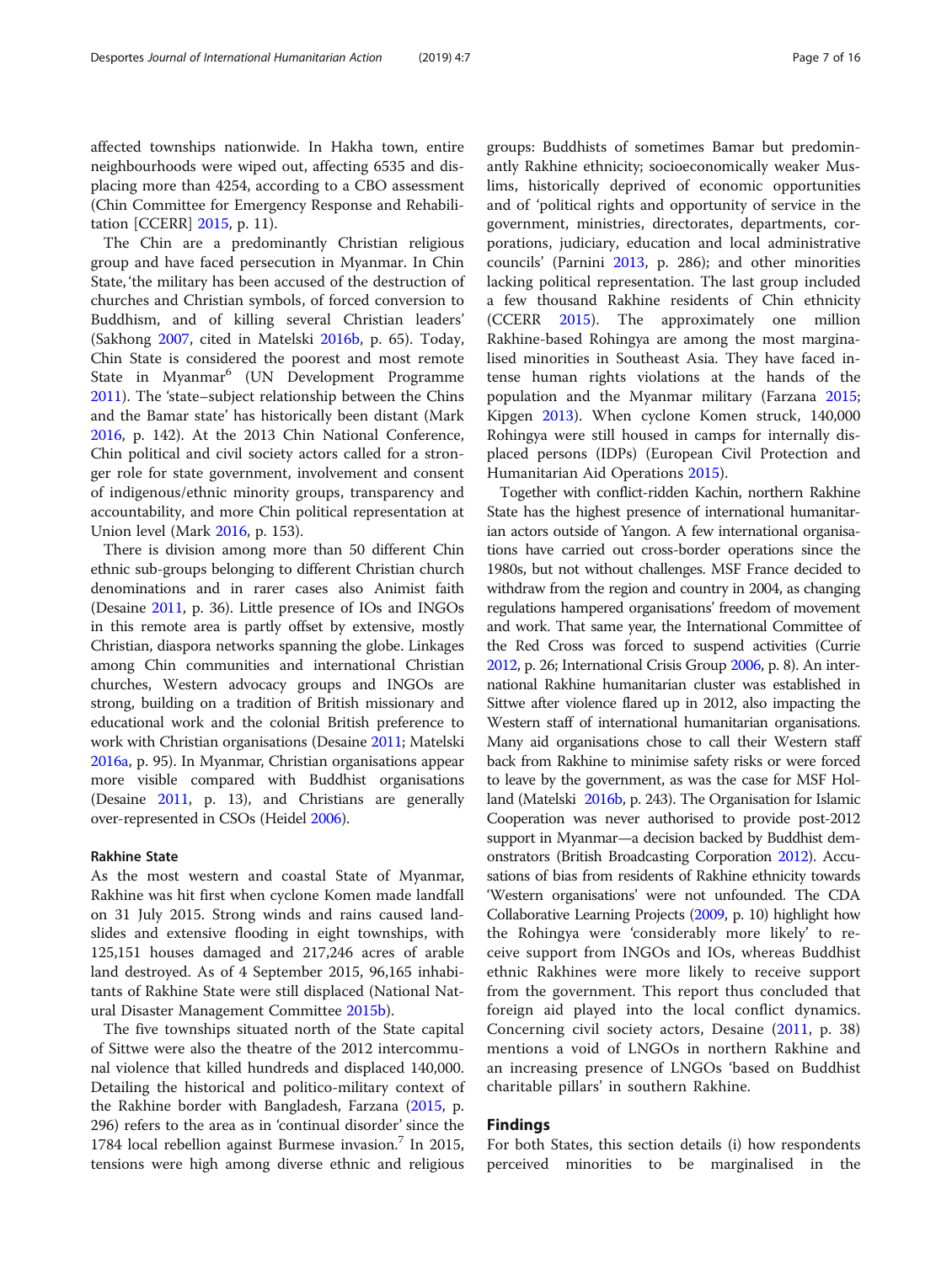government response and the disaster response of (ii) civil society and (iii) international actors, including the challenges they faced. Social navigation strategies are also presented for the actor group most instrumental in providing relief to minorities.

#### Chin state

#### A marginalising government response?

Community respondents and civil society actors approached in Hakha and Yangon accused the Union government of neglect, in both interviews and official publications. One report issued by a CBO (CCERR [2015](#page-14-0)) argued that, although Chin State is the poorest in Myanmar and among the hardest hit by the 2015 floods and landslides, only 4% of Myanmar Union flood relief funding went to the state. Additionally, the state government's coordination efforts, which were described as corrupt, following the whims of the Union capital and mostly employing non-Chins, were deemed late and disappointing. In Hakha, government relief reportedly reached only 2000–3000 people; there was a 'difference in thousands' between the counts of people impacted provided by the General Administration Department and by CBOs and LNGOs (LNGO#2, 23 November 2017). One CBO respondent (#2, 17 January 2018) stressed that government control is only problematic when the response deviates from the 'moral contract' of fair and transparent aid distribution. In Hakha, poorer households, for instance, did not qualify for governmental disaster support because they did not live in formally registered housing. Furthermore, Union government relief shipped to government warehouses was not distributed to victims (LNGO#2, 23 November 2017; CBO#3, 23 November 2017). In September 2018, a CBO statement publically denounced the wasting of aid and the General Administration Department keeping the remaining disaster relief funds (CCERR [2018\)](#page-14-0).

Respondents debated whether the discrepancy between actual needs and what the government provided was caused only by logistical difficulties of getting aid to the remote Chin mountains, where there was no airport and roads had been destroyed by the storm—as advanced by several humanitarians and the government official (#1, 23 November 2017)—or whether this discrepancy was also a manifestation of the 'double C curse', reflecting marginalisation for being Chin and Christian. The latter explanation was supported by all Chin respondents and by Burmese non-Chin INGO representatives. According to a Chin-based LNGO representative (#14, 19 January 2018), 'some say there was discrimination [and] that government response was limited because we are Christians. The government said in the news [that] they were giving out bags of rice, but that was only in the news'.

#### A thin international response

The above accusations of marginalisation were dismissed by a few foreign respondents, including one who had worked for a Chin LNGO (#2, 25 October 2017). Yangon-based humanitarians operating country-wide emphasised that responding in Chin State was not the highest priority and was very difficult logistically (IO#3, 7 November 2017). Only actors with a permanent presence in Hakha (a few larger IOs and one INGO) provided direct support, mainly in government-regulated IDP camps. Their support through hygiene, education and non-food items was welcomed by Chin-based LNGOs, CBOs and residents. A representative of a Christian INGO that channelled funds through like-minded faith-based LNGOs recounted difficulties in obtaining travel authorisations from the Union government for monitoring visits (INGO#2, 20 November 2017).

#### An overwhelmingly civil society response for minorities

Internationally funded Christian LNGOs, and especially CBOs, were the primary responders. One LNGO director (#2, 23 November 2017) reported channelling some of their funding to a CBO because they had 'lots of connections and cooperate with civil society'. There were rumours that funds sourced through the Chin diaspora and Christian networks surpassed the government's relief budget, but it proved difficult to obtain the exact numbers.

However substantial, the civil society response should not be romanticised. Several CSO respondents accused major Hakha-based CBO networks of lacking accountability and channelling resources to their own ethnic sub-groups, churches or geographical areas. This was stated in two independent focus group discussions with displaced Hakha residents. Among many examples, residents recounted how a Hakha-based Christian association used donations to buy buses for their own use (resident#6, 22 November 2017). They were particularly disappointed with a locally established committee founded to coordinate the civil society response in Hakha, which had, they felt, mismanaged the process:

They only gave materials later, when they were rotten. Decaying. We only got one-third of the donated materials. […] They only recently publicised how much money they collected, but it was not clear where that went, and we could not ask any questions. (resident#3, 22 November 2017)

Few strict governmental restrictions seemed to apply to CBOs: many had not registered as organisations until months after the initial relief phase. Still, CSOs faced three main challenges: everyday delays and blockages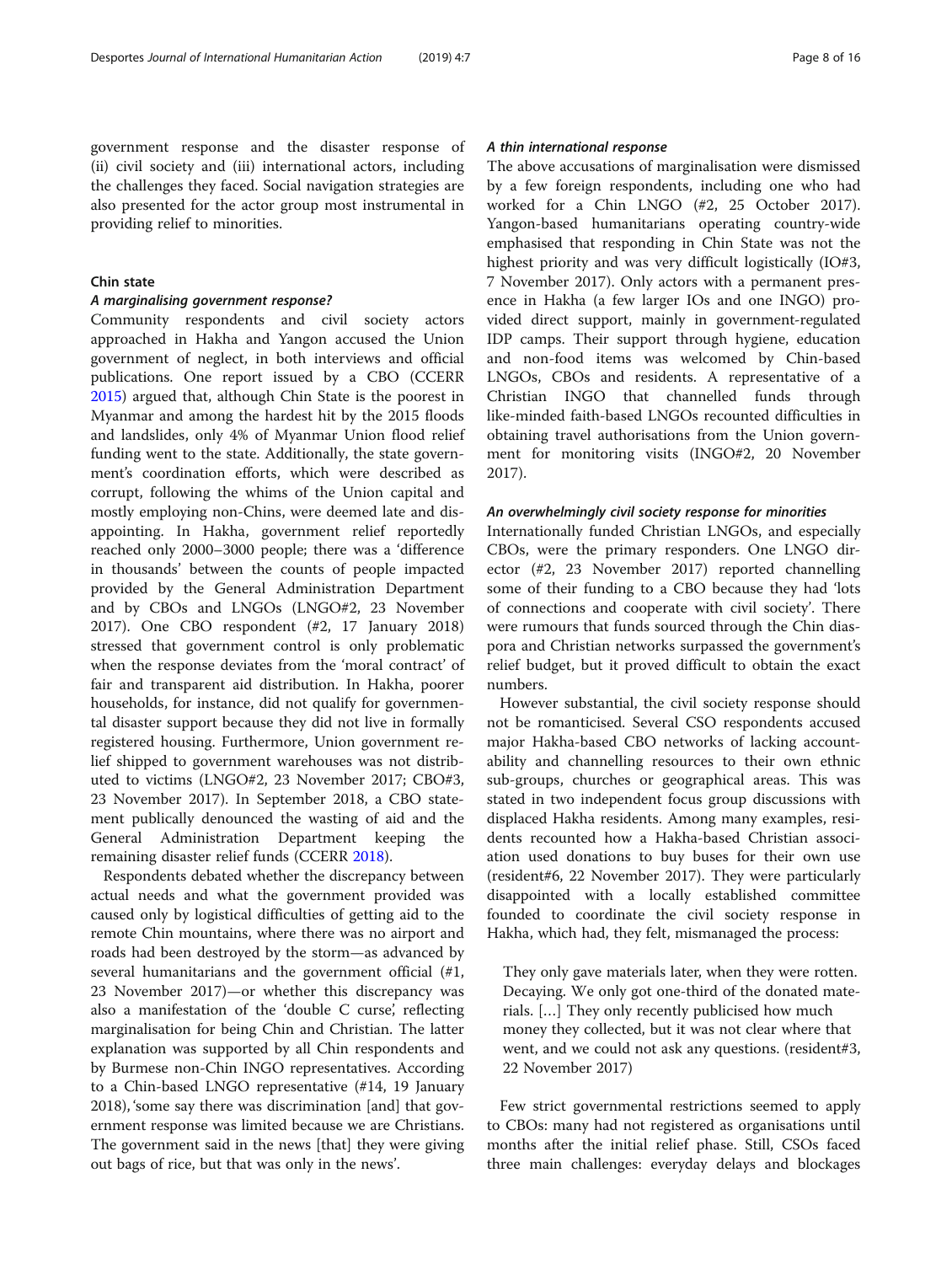caused by government authorities, difficulties in mobilising international aid funds and the risk of increasing tensions over aid distribution decisions.

Concerning the first challenge, civil society actors accused the government of hampering their initiatives. CBOs not fulfilling specific criteria were initially excluded from emergency meetings coordinated by the state government, until it became clear how much funding civil society could contribute (LNGO#2, 23 November 2017). Additional examples illustrate authorities' power to block, delay or raise the costs of relief activities for Chin State. Aid supplies from the Royal Thai Air Force were diverted to a Bamar-dominated area outside of Chin State by the Union government (CBO#2, 17 January 2018). Additionally, as relief goods collected by the Chin diaspora transited through Yangon airport, the Union government levied high taxes, searched the goods and kept them in customs for 2 weeks (LNGO#14, 19 January 2018).

Second, CBOs and LNGOs without ties to Christian INGOs reported difficulty mobilising funding through the newly 'rationalised' humanitarian system. CSOs previously had privileged relations with their 'own traditional donors, INGOs which [they] worked closely with', but they now had to 'rely more and more on institutional donors' with intensive procedures and requirements. This was described by all LNGOs and even international aid actors with longer experience in the country as hampering responses that were, in the words of one LNGO representative, 'quick, flexible' and sometimes also 'conflict-sensitive' (#6, 10 January 2018). According to a CBO representative (#2, 21 November 2017), the UN agencies they hoped to engage with judged them as too blunt on the topic of minority marginalisation: 'The [IO] once told us […], do not talk so critical [or else] people will hate you and you will not succeed. Try to be positive. But a CSO's role is to make noise'. The CBO wished to advocate for more minority support, but that was perceived as biased by the humanitarians.

Third, distributing relief without raising tensions among the more than 50 different sub-ethnic and religious groups was considered challenging. An LNGO director (#14, 19 January 2018) often had to counter accusations of ethnic bias because her organisation was named after her area of origin. A CBO representative (#2, 17 January 2018) accused faith-based groups of using the distribution of Chin diaspora funds for evangelisation, especially in southern Chin, where Christian, Buddhist and Animist groups coexist.

Civil society actors' navigation strategies Civil society actors chose from or combined two main routes to navigate the above challenges: activating minority networks and trying to play the government and the internationally led relief system.

Large amounts of funding and supplies came from neighbouring areas with similar minority backgrounds, far from Nay Pyi Daw and Yangon, the power centres of the Union government and the international humanitarian system. Cars transporting relief goods donated by the predominantly Christian Indian state of Mizoram and the Kachin 'brothers and sisters' which share a similar ethnic background are not 'illegal' per se, but lie within a 'grey zone' of informal practice. As put by a Hakha resident, they 'tasted Indian rice first', before supplies from Nay Pyi Daw reached them, if they ever did (#4, 22 November 2017). To minimise tensions among the different Chin ethnic sub-groups, the Kachin group channelling resources asked for those resources to be divided equally among all Chin townships. A CBO actor (#2, 23 November 2017) criticised this practice, claiming it was unfair to the most affected townships.

Charismatic individuals and their personal networks were instrumental in mobilising funds outside the formal humanitarian system. For instance, one donor (#4, 1 February 2018) reported how a CBO bypassed his organisation to receive funding directly from his governments' national treasury, using existing ties between a respected Chin individual and a parliamentarian in that foreign country. Less attached to regulations and conditions, this funding could quickly reach Chin communities. Another case involved a Chin LNGO leader (#14, 19 January 2018) who used a trip to attend a wedding in the United States for fundraising in churches and Chin diaspora communities, raising thousands of United States dollars.

Civil society actors also lobbied via the diaspora press, deemed more independent than the in-country press (LNGO#2, 23 November 2017). Chin actors generated their own evidence to question the validity of the government and humanitarian disaster response. A Chin-based CBO (#2, 17 January 2018) collected data on disaster impacts and response, co-forming an extensive network of data collection partners across communities.

system The results of the community impact assessment introduced at the end of the previous paragraph were presented at Yangon press conferences and a Nay Pyi Daw Humanitarian Country Team meeting. This demonstrates the extent of time and energy devoted to lobbying humanitarian decision makers, who control growing amounts of aid funding. These decision makers can also 'validate' and 'legitimate' minorities' plight by directing funds to them. International actors seemed to notice these efforts; several humanitarians referred to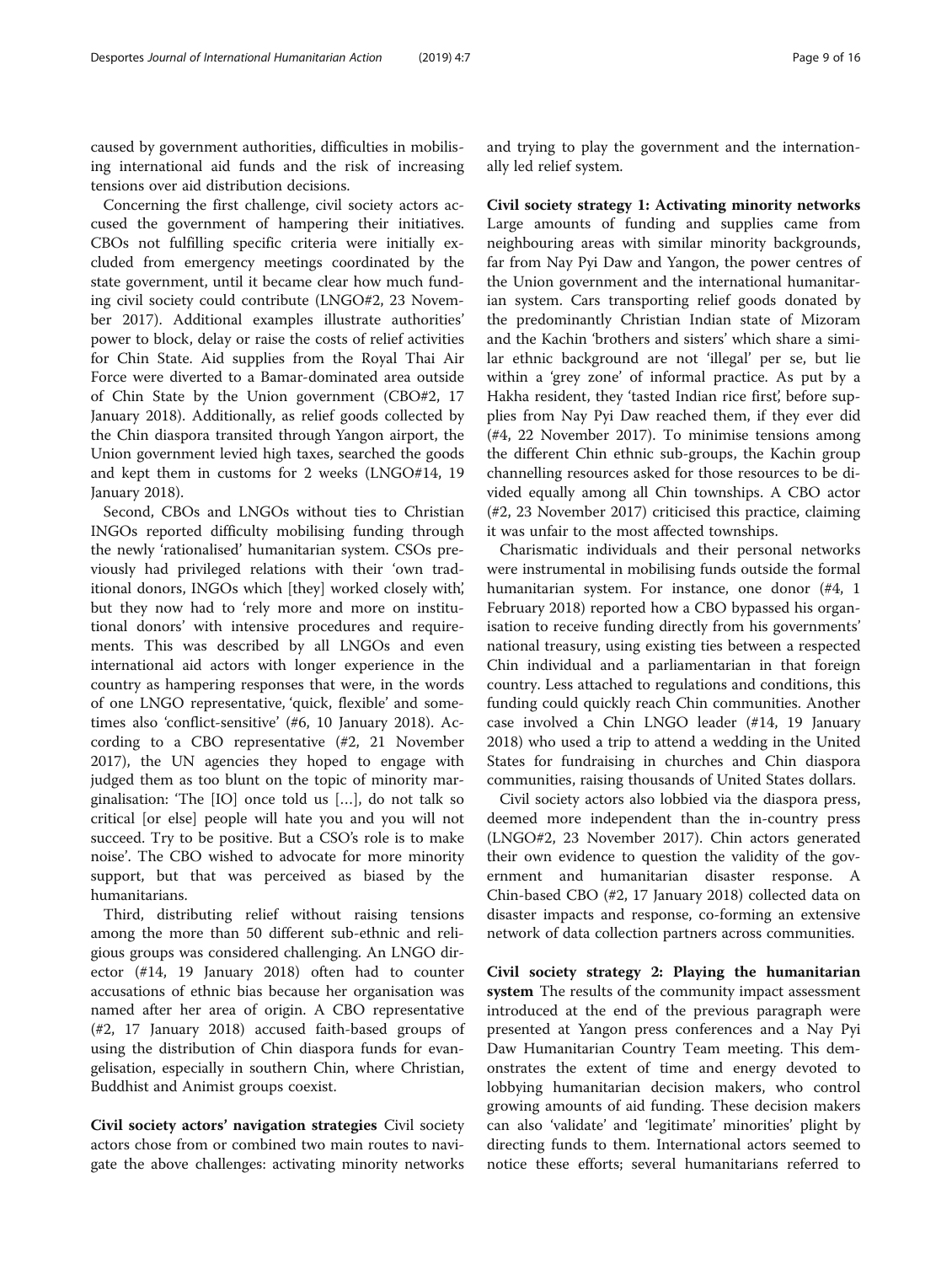Chin CSOs as 'vocal' and 'mobilised in complaining' (e.g. IO#3, 7 November 2017).

Whom to approach with what information and how to do this were carefully considered. Sometimes, approached actors' follow-up moves were predicted in a chess-like manner. The question of why the above Chin-based CBO did not directly lobby Nay Pyi Daw authorities with their report yielded an intricate answer:

The government makes the decision but especially the UN provides them with information and support [through] resources. We cannot approach the government so much, so we go via the UN. In the end, the government decides. So we constantly observe the government – what they do, what happens. The UN can influence the government […] They took our data. We showed them our community data and the government data, and the difference between both. (CBO#2, 17 January 2018)

The abovementioned report included detailed comparative tables, graphs and 'lots of footnotes for the donors' (academic#1, who edited the report, 6 November 2017). Speaking the language of the humanitarian system was a strategy for playing this system. CSOs strategically self-branded and adapted their discourse to suit their targets. For example, one CBO (#2, 17 January 2018) spelled out the 'C' in their organisational acronym as 'Chin' or 'Community', depending on whether they were engaging with the Chin diaspora or the UN. Taking self-framing to the individual level, an INGO official (#9, 5 January 2018) of Chin ethnicity but with a Bamar-sounding name reported disclosing her ethnic origin only when it was advantageous.

CBOs strategically appealed to allies who could help them reach international audiences, such as the United States academic who helped compile the Chin community data report or the 'good influential UN guy' who could be 'grab[bed]' to lobby in high-level humanitarian meetings (CBO#2, 17 January 2018). I met several 'free-floating' foreigners who brokered linkages between civil society and international actors.

#### Rakhine State

#### A marginalising government response

Similar to the situation in Chin State, the 14.7% of Union relief funds allocated to Rakhine State was deemed insufficient given the large-scale coastal devastation (CBO#2, 17 January 2018). Statements made in interviews and in print (e.g. CCERR [2015;](#page-14-0) ECHO [2015](#page-14-0)) identified additional intra-state marginalisation in the government response. First, locally powerful people such as township administrators channelled aid towards their own non-minority community groups (CBO#2, 17 January 2018; donor#3, 29 January 2018). Second, relief modalities that might have been unproblematic in less-divided settings further marginalised minorities. For instance, relief cash grants ended up in the hands of the local market owners, government regulations forbade Muslim contractors from participating in public infrastructure reconstruction, and government and sometimes IO relief was distributed from monasteries, limiting non-Buddhists' access (donor#4, 1 February 2018; CBO#2, 17 February 2018). Third, isolated cases of severe minority marginalisation were reported. For example, an IO official (#5, 11 January 2018) mentioned that the relocation of Muslim flood victims in 'military vehicles' was 'not always done voluntarily'.

#### A thin civil society response for the most marginalised minorities

Another layer of marginalisation was obstruction of self- help and local relief initiatives' for minorities. Marginalised and vulnerable minorities had less capacity to cope and self-organise because of their lower economic and social position and limited rights. Rohingya disaster victims in government IDP camps denied freedom of movement are an extreme example (ECHO [2015](#page-14-0)).

Concerning CBO and LNGO support to Muslim groups, and especially to the Rohingya, organisations with Muslim ties were not allowed to operate. I could find only one Muslim faith-based organisation, operating in an IDP camp without a formal memorandum of understanding (MoU). The government would not provide a MoU, but the group felt that operating under such conditions yielded certain advantages: flexibility, reactivity, the ability to spend funds received from mostly Muslim (sometimes diaspora) philanthropists worldwide in a timely way, and less scrutiny—as long as their privileged relationship with the local authorities continued and the government saw benefit in having a 'token Muslim organisation' operating (INGO#1, 10 October 2017).

CSOs without Muslim ties were largely unwilling to assist Muslims. Several INGOs, IOs and donors who would have liked to dispatch aid via local implementing partners described Rakhine-based CBOs and LNGOs as 'not principled'. One INGO representative (#17, 23 January 2017) stated, 'I prefer a localised response, but this context really needs the international hand to make sure the vulnerable people are targeted'. Indeed, of all the CSOs I approached, only one staff member of a Chin-based CBO primarily supporting Rakhine residents of Chin ethnicity said that she personally would have liked to also support Muslims including the Rohingya, but that it was too risky for her organisation: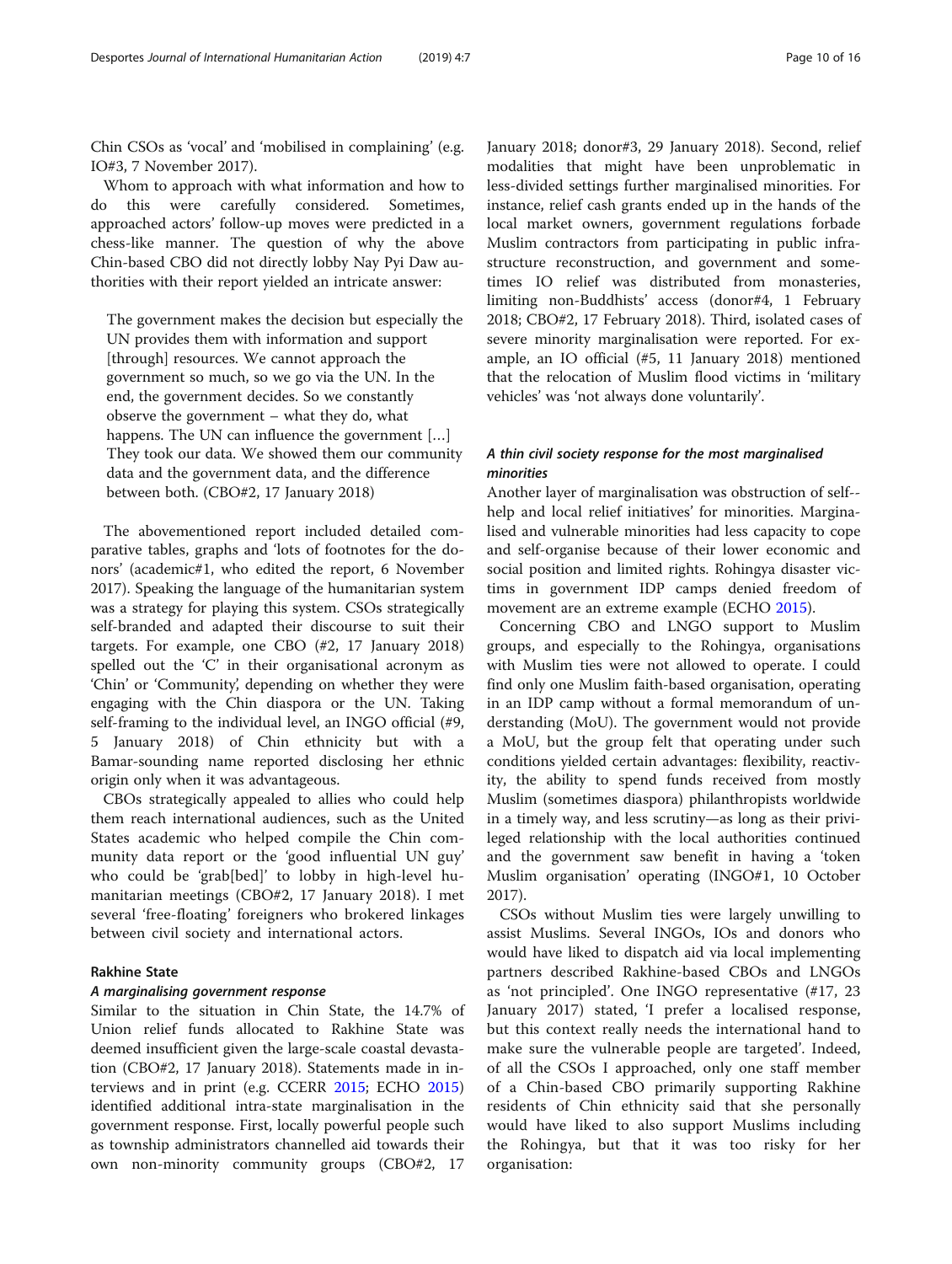We speak on behalf of other minority groups. But with Muslims it is tricky on the ground […] Even if I personally also feel for the Rohingya. But if you are in a dangerous situation […] Between the tiger and the snake, you have to be careful. Limits exist even for [our organisation]. (CBO#2, 17 November 2017)

#### An overwhelmingly international response for the most marginalised minorities

Assistance for Muslim groups, the most marginalised minorities in Rakhine, was generally international. International humanitarian actors faced four broad challenges: stigmatisation and security risks, government control, uncertainty, and manipulation.

At organisational and individual staff levels, disaster responders feared stigmatisation and security repercussions of supporting Rakhine Muslims after the 2015 disasters, as an IO representative mentioned: 'In Rakhine, everyone is poor. It is true the Muslims are often worse off, but working only for them is a suicide mission' (IO#10, 30 January 2018). One INGO representative (#17, 23 January 2018) described how the movement of every aid convoy passing through host communities and any effort to resettle Rohingya groups somewhere with better facilities were scrutinised, including by non-Rohingya Muslim communities. Agencies providing relief to Muslims were criticised in public demonstrations and on social media, sometimes including the names and photos of staff members, who were labelled 'terrorists' for helping 'Muslim terrorists'. In this context, the figure of the 'inpat' emerged: Burmese INGO or IO staff members who had outsider status and faced stigmatisation from their own community for supporting an ethnic or religious group other than their own in a LIC-divided society.

Concerning engagement with government structures, several respondents mentioned government restrictions or conditions they had to satisfy, such as the impossibility of working with 'non-citizen' Rohingya disaster volunteers or staff (INGO#16, 21 January 2018) and limited access to Rohingya IDP camps (INGO#1, 10 October 2017). International humanitarian actors depend on various government authorities for permits, MoUs for programme activities and travel authorisations. Humanitarians deemed it dangerous to denounce their lack of independence. An INGO official (#17, 22 January 2018) admitted that 'our organisation is usually a loud organisation […] but here we never participate in a shout'.

Uncertainty about navigating complex government structures also emerged. Many foreign aid workers described feeling 'overwhelmed' by everything being in transition. Some regulations continued, such as getting authorisation from the village tract authorities, which are part of the military-led General Administration Department. However, with the political transition, entry points multiplied, calling for 'lots of negotiations, all the time, with a lot of different dynamics' (IO#2, 10 October 2018). Authorities under central civilian and military leadership and parallel ethnic State and Union structures operate at different governance levels, often without communicating with each other—for instance about authorisations granted to humanitarian actors. Government authorities operate informally and unpredictably, failing to record agreements (donor#4, 1 February 2018) and switching travel authorisations on and off, thus hampering planning (INGO#4, 18 October 2017). Organisations' assessments of how the political transition impacted their room for manoeuvre differed, and, as is shown in the following extract from a Burmese staff member of an INGO with a broader mandate, they criticised organisations with different approaches:

Some humanitarian actors here act as if nothing has changed. They still think the military is in control. They hide some of their activities. They lie. We are honest. We have nothing to hide, and it works. (#11, 10 January 2018)

Finally, several respondents described the government's 'double game'. Officially, the authorities were not receptive to demands for more minority support. The Rohingya's very identity is negated in government discourse, where their name is never mentioned. However, behind the scenes, authorities pushed IOs and INGOs to cater to Muslims only. An IO official characterised this as a political manipulation tactic:

So often the government says 'No, no, we will be giving to the Rakhine community. And you do it for the Muslim community'. That was the big issue from the beginning. We are then perceived as the bad […] Nobody in this country is interested in [being well perceived] by the Rohingya. They do not count. It is not an audience [anyone is] interested in. They are interested in communicating the message that they take care of the Rakhine, and mostly the Bamar […] So it is a political manipulation. (IO#3, 7 November 2017)

Manipulating international humanitarian actors to help only Muslims dates back at least to the 2012 intercommunal violence. After organisations asked to help both Buddhist and Muslim victims, 'the government said ok to both, but granted authorisation for helping the Muslims first, and the other [authorisation] never came' (donor#4, 1 February 2018).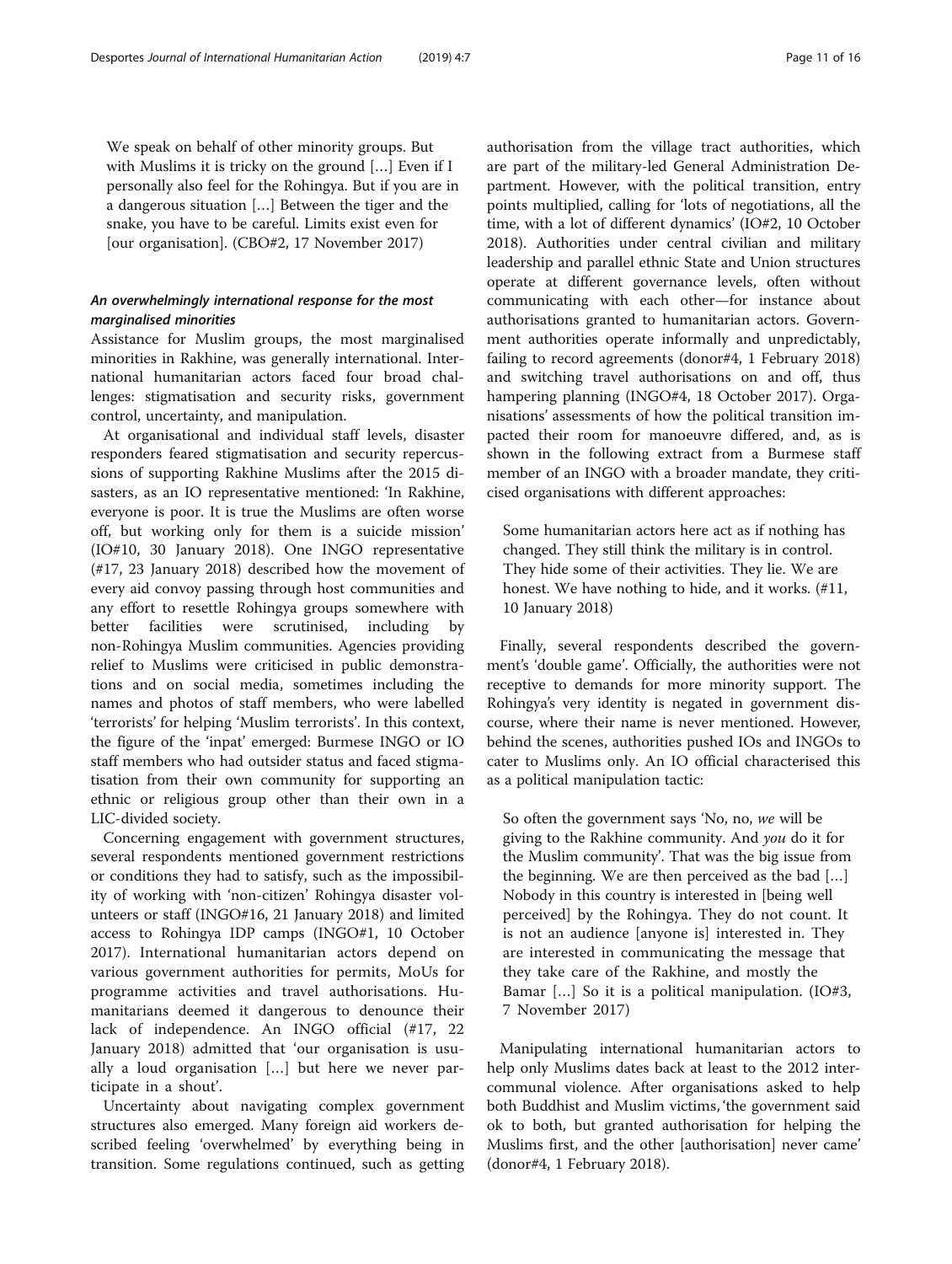International actors' navigation strategies The strategies of two outlier disaster responders active in Rakhine (the CBO channelling relief mainly towards Chins through ethnic and religious networks and the Muslim INGO operating without a MoU) were detailed above. Otherwise, international humanitarians described four main strategies for navigating Rakhine-specific challenges: targeting choices, perception management, approaching and distancing themselves from other actors, and financial incentives to involve CSOs.

**targeting** In the LIC setting of Rakhine, selecting disas-<br>ter victims to belp (i.e. targeting) was presented as key ter victims to help (i.e. targeting) was presented as key to humanitarians' acceptance by host communities and the wider public, although the choice is not the organisation's alone, as the above statements concerning government manipulation highlighted. Two opposing logics stood out and are here referred to using the terminology commonly used by the respondents: '50/50' vs. 'needs-based'.

Each respondent framed her/his organisation's targeting strategy as the most conflict-sensitive. Often, the strategy also fit the organisation's pedigree. The '50/50' strategy meant providing exactly the same amount of the same goods to antagonistic community groups, regardless of need. This was considered the only viable solution by many respondents but was dismissed as 'the 50/50 trap' (e.g. IO#10, 30 January 2018) by others. Likewise, the 'needs-based approach', which refers to the humanitarian principle of impartiality, was defended by some respondents and discarded as 'utterly naïve' in the tense context by others.

International strategy 2: Hoisting the right flags Not only what an actor does (e.g. their targeting strategy), but also how their actions are perceived by various antagonistic audiences, is important: 'It is about [perception] balances. Of course, at the next level, tensions are also manipulated' (INGO#17, 22 January 2018). A few respondents criticised perception management sometimes taking precedence over intrinsic activity rationales: 'Some do activities to gain acceptance. Ok, let's get acceptance. What can we do?' (IO#10, 30 January 2018).

All respondents closely monitored the views circulating about their organisation and relief activities. That was especially the case on social media, where stories can rapidly be distorted and go viral. One such story was the 'mosque story': An IO (#10, 30 January 2018) discovered that it was being harshly criticised online for 'funding mosques' in Rakhine as part of the response. The IO immediately dispatched field staff, finding that 'village elders had asked each cash grant beneficiary to give 10% [of their grant] for the mosque reconstruction. We went

back and explained to them that this is not [how the funds should be used] […] [To prevent such situations], you have to be proactive concerning rumours and allegations […] It can quickly turn against you'.

In addition to close monitoring, actors dedicated significant effort to self-framing and communicating about their relief work in the field, in print and online. One  $IO<sup>8</sup>$  asked for its logo to be removed from the UN multi-actor flood relief overview map, as it did not want to be associated with the domestically unpopular UN. A donor (#4, 1 February 2018), despite agreeing overall that it was disadvantageous to be visible in northern Rakhine, thought it would benefit his organisation to foreground flood relief activities through a one-page report, local media and a press release. Larger INGOs and IOs all have visibility guidelines<sup>9</sup>, and two important donors (#3, 24 January 2018; #4, 1 February 2018) highlighted perception management as a core discussion point with the agencies they funded.

Concerning the Rohingya, international organisations learned to mirror the language of authorities, sometimes compromising on their own principles:

In 2015, we did not use the term 'Rohingya' […] If you want to have a conversation at all, you should use the same terms as the government, ['Muslims' or 'Bengalis'] […] We consistently support the right of self-identification, but in terms of relationship[s] with authorities […], if you actually want to achieve something, do not say 'Rohingya'. (donor#4, 1 February 2018)

Myanmar staff members were considered better versed at adapting their behaviour and discourse. An IO staff member thus reported that, to negotiate with authorities, they 'usually send the Myanmar staff; they know how to deal with authorities, with the strong state' (IO#10, 30 January 2018).

constellation Organisations with broader mandates including development or policy work presented their organisational pedigree as beneficial to relief operations. Long-term engagement with members of parliament (INGO#11, 10 November 2017) or with Rakhine fishers (donor #4, 1 February 2018) resulted in networks and knowledge that were valuable for crisis moments. Pure humanitarian actors also strategically reached out to authorities who were 'not essential' to their relief work, such as monastery leaders, to increase their acceptance (IO#10, 30 January 2018).

Closed gatherings of humanitarian actors, such as the Rakhine cluster, where all operating INGOs and IOs met weekly in Sittwe, and the country-wide Humanitarian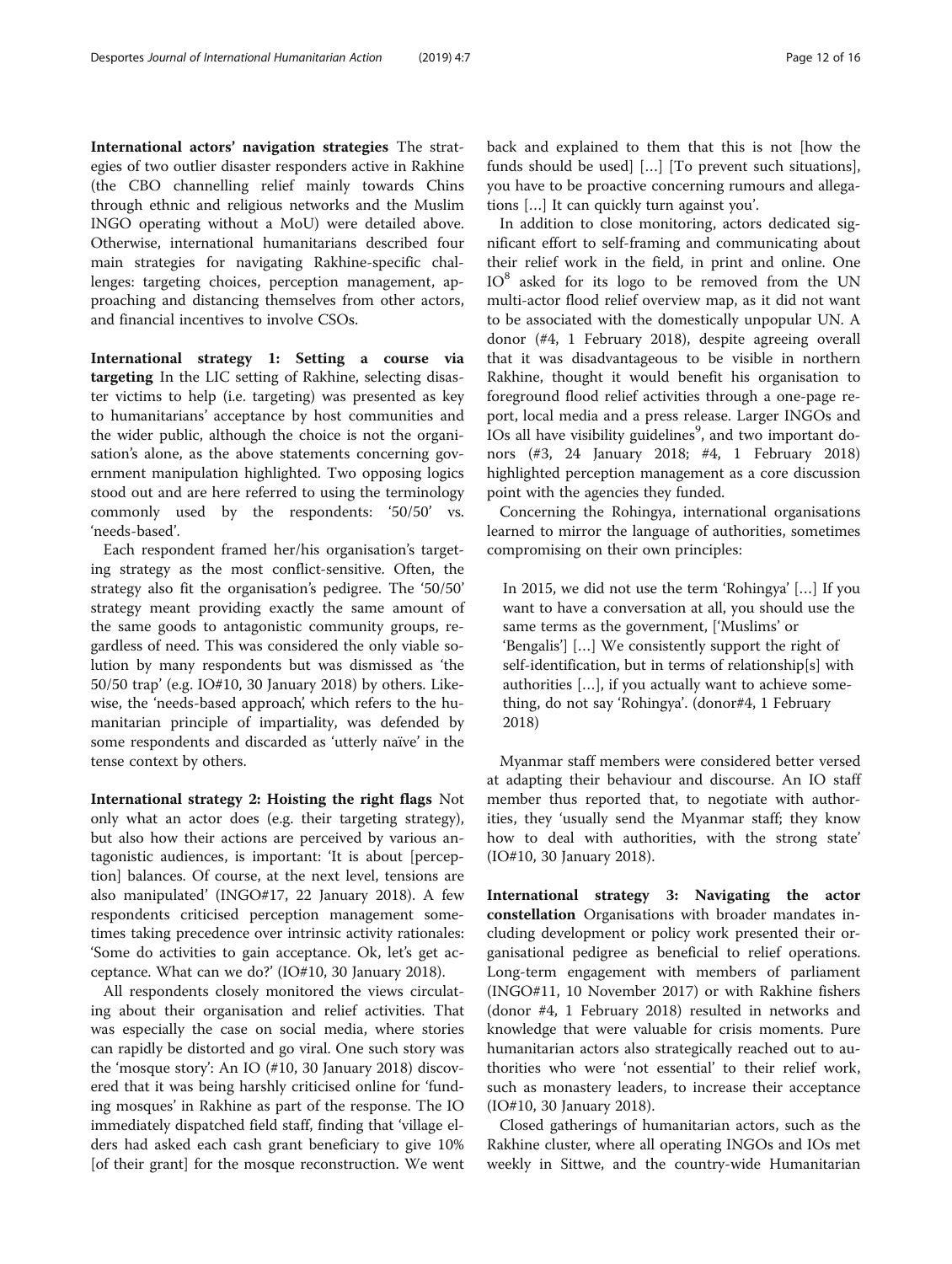Country Team and INGO forum in Yangon, were presented as important for exchanging information, lobbying and advocating in a context where openly doing so alone is ineffective and possibly dangerous. The INGO representative (#5, 11 January 2018) who mentioned cases of involuntary, military-assisted relocation of disaster-impacted Muslims in Rakhine was asked whether his organisation had spoken out on this issue; he responded, 'we deal with this with the Humanitarian Country Team. We are not so stupid as to do it alone'. However, group advocacy seemed to focus mostly on technical issues, such as a disaster law or relaxing customs for imported relief goods.

 $\frac{1}{2}$  actors with financial incentives As CSOs were reluctant to assist Muslim groups in Rakhine, one large INGO reported negotiating 'overhead costs' with LNGOs. This approach tied funding to the condition of providing help to the most marginalised groups, although, it seems, never explicitly to minorities. An INGO staff member (#11, 10 January 2018) referred to extra 'incentive' payments for LNGOs that would otherwise not have worked as their flood-response implementing partners in sensitive areas such as northern Rakhine. Later in the interview, however, this staff member denied using that term.

These financial incentives did not always convince LNGOs. The director of a larger LNGO unaffiliated with any minority (#15, 24 January 2018) explained that his organisation only applied for this conditional funding if the amount was large. Otherwise, 'there is a common understanding of our focus: hardest hit, women, [the] elderly [and] children. Marginalised and discriminated groups [are] not a part of it. We do not even know who that is'.

#### Conclusion

The findings for both States revealed minority marginalisation practices by the Myanmar Union government, with especially severe cases in Rakhine State. To support disaster victims of Chin ethnicity, parallel minority and diaspora networks were mobilised. Relief, which was not always distributed in a transparent or unbiased manner, was channelled from ethnically and religiously affiliated groups within and outside of Myanmar. Strong civil society structures and ties between Christian LNGOs and INGOs also increased support, or at least attention, from the international humanitarian system. Navigating an aid system that is itself adjusting to the recent political and humanitarian developments in Myanmar, proactive Chin individuals carefully selected their lobbying strategies, targets and allies. Some selectively foregrounded or backgrounded their ethnic identity depending on whether their interlocutor would be receptive to a more political minority discourse.

For the most marginalised disaster victims in Rakhine State, however, the Muslim and especially the Rohingya minority identity led to a dead end rather than to parallel civil society support channels. Civil society and diaspora actors were unwilling or unable to support Muslims, leaving the task to international humanitarians. Deeming it too risky to advocate openly, international humanitarian actors devoted significant effort to navigating the governmental barriers and the social and political tensions inherent in supporting highly stigmatised minorities. This included closely monitoring authorities' and different societal groups' perceptions of their organisations and activities and reaching out to Buddhist communities, religious institutions and governmental actors to increase acceptance. For many, '50/50' became the new targeting standard, openly departing from the principles of humanity and impartiality for the sake of minimising tensions. Ultimately, in a context where perceptions and even strategic decisions such as targeting are manipulated, the humanitarians largely ended up being played by the government system, which wanted humanitarians to be seen as targeting only Muslims.

This article has mostly examined the perceptions of Chin civil society and international humanitarian actors. It left out the private sector (which is increasingly involved in providing and/or channelling resources following disasters in Myanmar), insurgent militarised actors, regional actors such as the Association of Southeast Asian Nations, and policy makers at global humanitarian headquarters. Additional research considering these actors' realities would likely uncover a larger variety of state interactions and navigation strategies, involving informal aid delivery and hidden diplomacy practices.

Two major points can be drawn from the present findings. First, it is striking that a parallel system set up specifically to support marginalised groups—whether led by civil society, as was the case for the Chin, or by international actors, as was seen for Muslims in Rakhine can be considered the only viable short-term solution. In the long-term, such parallel systems may increase feelings of exclusion and deepen the divide between antagonistic societal groups and between the Myanmar government and the international community.

Second, especially in the context of rising identity politics, humanitarian governance encompasses the governance of perceptions. Navigating the multiple and rapidly evolving LIC realities is difficult even within a single country, especially for aid organisations with country-wide mandates. As seen in the 2015 Komen response, satisfying the expectations of the multiple audiences is nearly impossible: Should one risk compromising government authorisations, community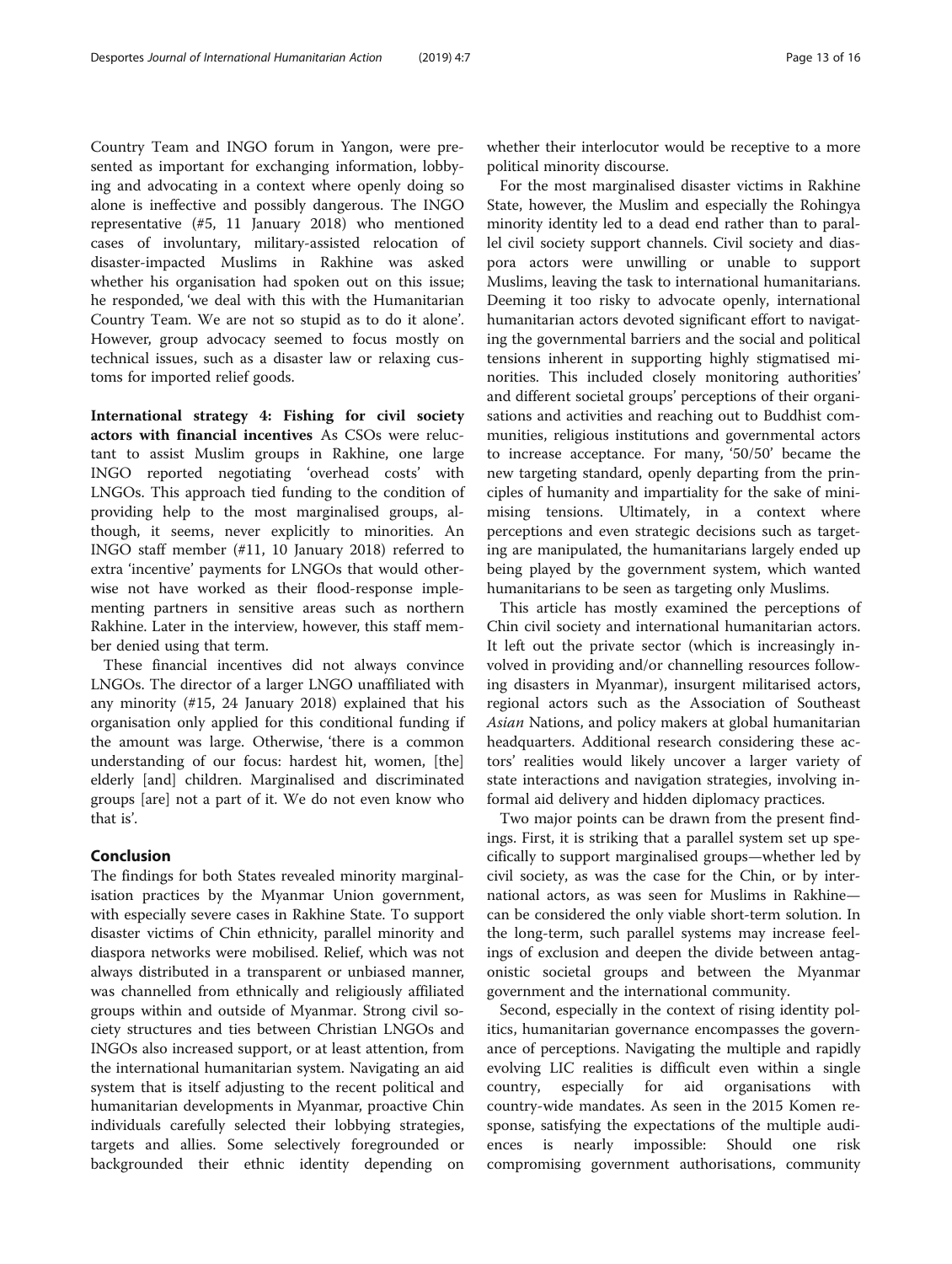acceptance and associated security, or the principle of impartiality and, possibly, international funding? Balancing between governing various perceptions and allocating aid resources according to humanitarian principles involves largely unavoidable trade-offs that must be carefully evaluated by practitioners and policy makers.

Harvey ([2013\)](#page-14-0) states that, even in conflict settings where governments fail to fulfil their responsibilities, humanitarians should engage governments at the policy, technical and practical levels through the framework of humanitarian principles, despite the dilemmas this involves. Although I agree with this point, it is not only a humanitarian agenda that 'attempts to ring-fence an ever-shrinking isolationist humanitarian space' (Harvey [2013](#page-14-0), p. 167) that can be problematic. Disaster responders choosing to 'water down the humanitarian space' to safeguard good relations with the state or one community group risk becoming trapped in an increasingly restricted space, achieving little more than staying afloat. This can set precedents for state–humanitarian interaction and further tip the power balance in favour of the state. One telling example is that, by the time of the 2018 Rohingya crisis response in Myanmar, it had reportedly become 'standard' for a key IO to dispatch their relief 'without expats' and always accompanied by government officials (IO#10, 30 January 2018). In authoritarian LIC settings, assessing in which cases confrontation might be needed remains a major challenge. Because high-level declarations are less adapted to these settings, negotiations at the operational level are key.

#### **Endnotes**

 $1$ In this article, I use the term 'Myanmar', mirroring the usage of most of the research participants. The use of the term does not reflect partiality in a context where the political opposition rejected the term 'Myanmar', which was unilaterally imposed by military rulers in 1989.

<sup>2</sup>Roughly 70% of the Myanmar population are of Bamar ethnicity (1983 Census, Desaine [2011](#page-14-0), p. 28), and 78.9% are Buddhists (2014 Census, Myanmar Ministry of Information [2014\)](#page-15-0). For decades, the government has aimed to 'homogenise the multifaceted ethnic and cultural mosaic [that is Myanmar] into a national, unified, Bamar entity' (Desaine [2011](#page-14-0), p. 12). The government recognises 135 different ethnic groups, excluding the Rohingya, as belonging to the nation (Myanmar Ministry of Information [2018](#page-15-0)).

<sup>3</sup>MSF has come to be 'associated with the figure of the humanitarian as witness' who denounces human suffering (Décobert [2016](#page-14-0), p. 21; Fassin [2007](#page-14-0)). <sup>4</sup>

<sup>4</sup>For example, in the Sendai UN Disaster Risk Reduction Framework for Action (UN International Strategy for Disaster Reduction [2015\)](#page-15-0) and the UN agenda on

indigenous peoples and disasters (UN International Strategy for Disaster Reduction [2008](#page-15-0)).

<sup>5</sup>Statements drawn from interviews or focus group discussions are presented with information on the type of actor and date. Here, a statement is extracted from community member #8 during a focus group discussion held on 22 November 2017.

According to the Household Living Conditions Assessment survey conducted by the UN Development Programme (2011), approximately 73% of the Chin State population lives below the poverty line. Rakhine State has the second highest poverty rate in Myanmar, at 44%.

 $7$ The policies enforced by subsequent regimes, from the British colonial 'divide-and-rule' to Myanmar government policies of exclusion and ethnicisation, have reinforced ethnic boundaries around the numerous and diverse population groups (Farzana 2010).

To maintain confidentiality, the respondent identification number is not disclosed here.

<sup>9</sup>For example, no photos where aid workers' faces are recognisable and no pre-election expressions of political affiliations are allowed.

#### Abbreviations

CBO: Community-based organisation; CCERR: Chin Committee for Emergency Response and Rehabilitation; CSO: Civil society organisation; ECHO: European Civil Protection and Humanitarian Aid Operations; HIIK: Heidelberg Institute for International Conflict Research; INGO: International non-governmental organisation; IO: International organisation; LIC: Low-intensity conflict; LNGO: Local non-governmental organisation; MoU: Memorandum of understanding; MSF: Médecins Sans Frontières; UN: United Nations

#### Acknowledgements

The author thanks the respondents and fieldwork facilitators, who must remain anonymous. Gratitude also goes to Dorothea Hilhorst, DisCoRD team members and Michaela Hordijk for their valuable comments during and after the fieldwork, and to Jennifer Barrett for language editing.

#### Funding

This article was written as part of the VICI scheme (project no. 453/14/013), financed by the Netherlands Organisation for Scientific Research (NWO).

#### Availability of data and materials

Transcripts of all interviews and field notes, as well as respondent details, are separately stored in a data vault belonging to the author. The data analysed for the current study are available from the corresponding author on reasonable request. However, to preserve confidentiality, respondent details (name, organisation and geographical area of intervention) will not be disclosed.

#### Authors' contributions

The author read and approved the final manuscript.

#### Competing interests

The author declares that she has no competing interests.

#### Publisher's Note

Springer Nature remains neutral with regard to jurisdictional claims in published maps and institutional affiliations.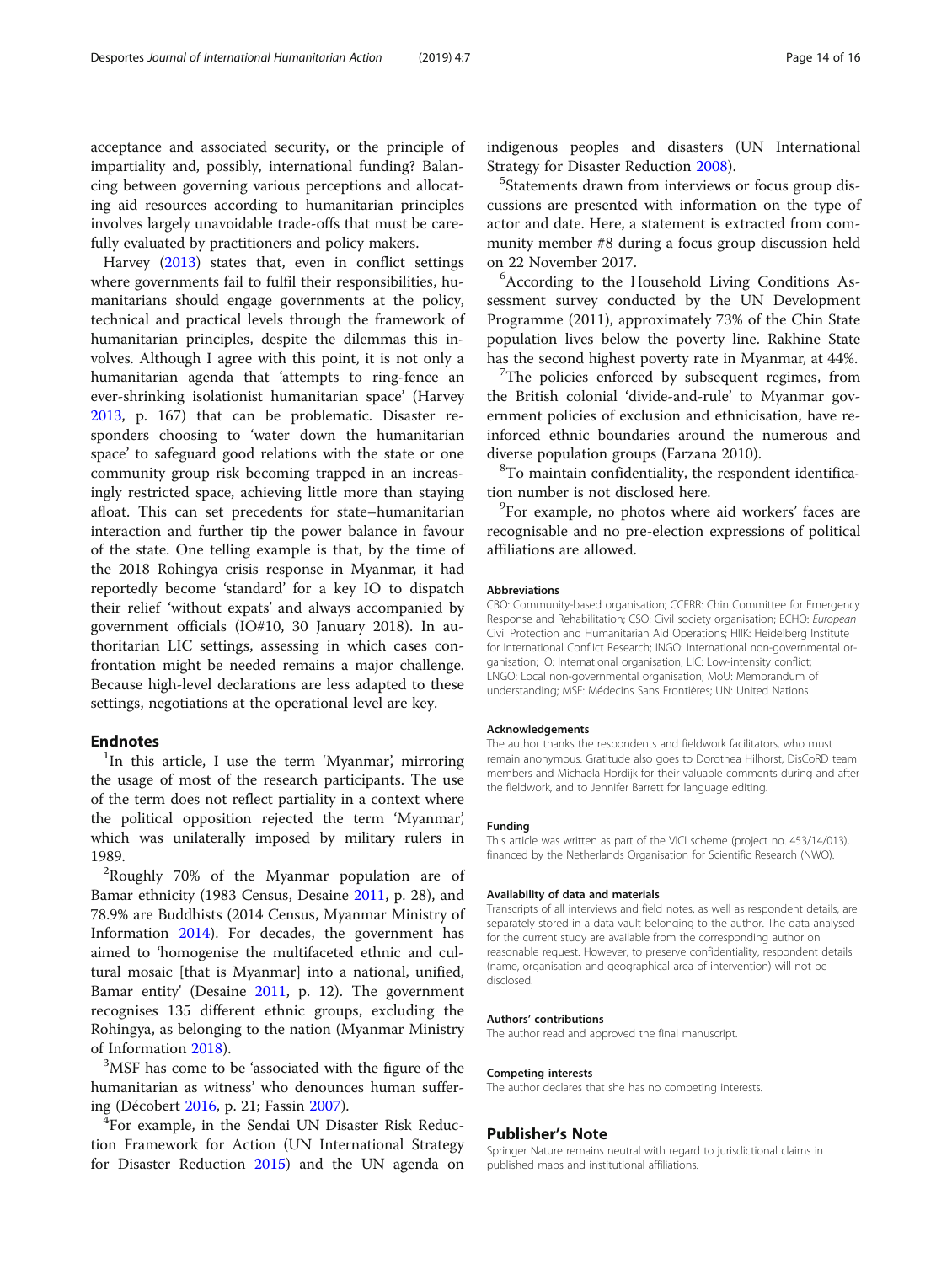#### <span id="page-14-0"></span>Received: 24 October 2018 Accepted: 5 February 2019 Published online: 28 March 2019

- References
- Alles D (2012) Depoliticizing natural disasters to enhance human security in a sovereignty-based context: lessons from Aceh (2004) to Yangon (2008). In: Teh Cheng guan B (ed) human security. Springer Netherlands, Dordrecht, pp 157–172
- Azar E (1990) The management of protracted social conflict: theory and and cases. Darmouth, Hampshire
- Braun V, Clarke V (2006) Using thematic analysis in psychology. Qual Res Psychol 3:77–101. <https://doi.org/10.1191/1478088706qp063oa>
- British Broadcasting Corporation (2012) Burma blocks opening of office for Islamic body OIC. [Online] Available from: [https://www.bbc.com/news/world](https://www.bbc.com/news/world-asia-19949414)[asia-19949414.](https://www.bbc.com/news/world-asia-19949414) Accessed 16 Jan 2019
- Burma Times Editor (2015) Aid absent for most Rohingyas. The Burma Times [Online] Available from: [http://www.burmatimes.net/aid-absent-for-most](http://www.burmatimes.net/aid-absent-for-most-rohingyas/)[rohingyas/.](http://www.burmatimes.net/aid-absent-for-most-rohingyas/) Accessed 15 Jun 2016
- CDA Collaborative Learning Projects (2009) Listening project: field visit report Myanmar/Burma. Collaborative for Development Action, Cambridge
- Centre for Peace and Conflict Studies (2009) Listening to voices from inside: Myanmar's civil society response to cyclone Nargis. [online]. Available from: [http://www.centrepeaceconflictstudies.org/publications/browse/listening-to](http://www.centrepeaceconflictstudies.org/publications/browse/listening-to-voices-from-inside-myanmar-civil-society-response-to-cyclone-nargis/)[voices-from-inside-myanmar-civil-society-response-to-cyclone-nargis/](http://www.centrepeaceconflictstudies.org/publications/browse/listening-to-voices-from-inside-myanmar-civil-society-response-to-cyclone-nargis/). Accessed 11 Jan 2019.
- Cheesman N (2017) How in Myanmar 'National Races' came to surpass citizenship and exclude Rohingya. J Contemporary Asia 47:461–483. [https://](https://doi.org/10.1080/00472336.2017.1297476) [doi.org/10.1080/00472336.2017.1297476](https://doi.org/10.1080/00472336.2017.1297476)
- Chin Committee for Emergency Response and Rehabilitation (2015) The Chin State floods & landslides: a community-led response and assessment. Chin Committee for Emergency Relief and Rehabilitation, Hakha
- Chin Committee for Emergency Response and Rehabilitation (2018) CCERR's statement over Chin State government's management of aids for natural disaster. Chin Committee for Emergency Response and Rehabilitation, Hakha
- Currie K (2012) Burma in the balance: the role of foreign assistance in supporting Burma's democratic transition. The project 2049 Institute, Arlington
- Davey E, Borton J, Foley M (2013) A history of the humanitarian system Western origins and foundations. Overseas Development Institute Humanitarian Policy Group, London
- Décobert A (2016) The politics of aid to Burma: a humanitarian struggle on the Thai-Burmese border. Routledge, Oxon
- del Valle H, Healy S (2013) Humanitarian agencies and authoritarian states: a symbiotic relationship? Disasters 37:188–201. [https://doi.org/10.1111/disa.](https://doi.org/10.1111/disa.12021) [12021](https://doi.org/10.1111/disa.12021)
- Desaine L (2011) The politics of silence: Myanmar NGOs' ethnic, religious and political agenda. Institut de Recherche sur l'Asie du Sud-Est Contemporaine (IRASEC), Bangkok
- Desportes I, Mandefro H, Hilhorst D (2019) The humanitarian theatre: drought response during Ethiopia's low-intensity conflict of 2016. J Mod Afr Stud 57(1):1–29. <https://doi.org/10.1017/S0022278X18000654>
- Douma NW, Hilhorst D (2006) Are we making a difference?' Cordaid policy and practice in addressing complex political emergencies: the case of Sudan. In: Working on peace-building and conflict prevention: experiences and dilemmas of Dutch NGOs. Dutch University Press, Amsterdam, pp 47–84
- Drew E (2016) Myanmar case study: impact of conflict on CSOs. Oxfam Myanmar, Yangor
- Duffield M (1997) NGO relief in war zones: towards an analysis of the new aid paradigm. Third World Q 18:527–542. [https://doi.org/10.1080/](https://doi.org/10.1080/01436599714858) [01436599714858](https://doi.org/10.1080/01436599714858)
- Duffield M (2008) On the edge of 'No Man's Land': chronic emergency in Myanmar. University of Bristol, Bristol
- Dufour C, de GV, Maury H, Grünewald F (2004) Rights, standards and quality in a complex humanitarian space: is sphere the right tool? Disasters 28:124–141. <https://doi.org/10.1111/j.0361-3666.2004.00248.x>
- European Civil Protection and Humanitarian Aid Operations (2015) Myanmar/ Burma: still suffering from the impact of cyclone Komen. [online]. Available from: [http://ec.europa.eu/echo/field-blogs/photos/myanmarburma-still](http://ec.europa.eu/echo/field-blogs/photos/myanmarburma-still-suffering-impact-cyclone-komen_en)[suffering-impact-cyclone-komen\\_en](http://ec.europa.eu/echo/field-blogs/photos/myanmarburma-still-suffering-impact-cyclone-komen_en). Accessed 17 July 2018.
- Farzana KF (2015) Boundaries in shaping the Rohingya identity and the shifting context of borderland politics. Stud Ethn Natl 15:292–314. [https://doi.org/10.](https://doi.org/10.1111/sena.12142) [1111/sena.12142](https://doi.org/10.1111/sena.12142)

Fassin D (2007) Humanitarianism as a politics of life. Publ Cult 19:499–520. <https://doi.org/10.1215/08992363-2007-007>

- Flanigan ST (2008) Nonprofit service provision by insurgent organizations: the cases of Hizballah and the Tamil Tigers. Stud Conflict Terrorism 31:499–519. <https://doi.org/10.1080/10576100802065103>
- Flanigan ST, Asal V, Brown M (2015) Community service provision by political associations representing minorities in the Middle East and North Africa. Voluntas 26:1786–1804. <https://doi.org/10.1007/s11266-014-9516-4>
- Fortman G (2006) Poverty as a failure of entitlement: do rights-based approaches make sense? In: Williams L (ed) International poverty law: an emerging discourse. Zed Books, London, pp 34–48
- Galtung J (1996) Part II: conflict theory. In: Peace by peaceful means: peace and conflict, development and civilization. Sage Publications, Thousand Oaks, pp 70–80
- Glasius M (2018) What authoritarianism is … and is not: a practice perspective. Int Aff 94:515–533. <https://doi.org/10.1093/ia/iiy060>
- Glasius M, de Lange M, Bartman J, Dalmasso E, Lv A, Del Sordi A, Michaelsen M, Ruijgrok K (2018) Research, ethics and risk in the authoritarian field. Springer International Publishing, Cham
- Harvey P (2013) International humanitarian actors and governments in areas of conflict: challenges, obligations, and opportunities. Disasters 37:151–170. <https://doi.org/10.1111/disa.12019>
- Heidel B (2006) The growth of civil society in Myanmar. Books for Change, Bangalore
- Heidelberg Institute for International Conflict Research (HIIK) (2016) Conflict barometer 2015. The Heidelberg Institute for International Conflict Research, Heidelberg
- Hilhorst D (ed) (2013) Disaster, conflict and society in crises: everyday politics of crisis response. Routledge, Oxon
- Hilhorst D (2016) Aid–society relations in humanitarian crises and recovery. Institute of Social Studies of Erasmus University Rotterdam, The Hague
- Hilhorst D, Baart J, van der Haar G, Leeftink FM (2015) Is disaster 'normal' for indigenous people? Indigenous knowledge and coping practices. Disaster Prev Manag 24:506–522. <https://doi.org/10.1108/DPM-02-2015-0027>
- Human Security Report Project (2013) The decline in global violence: evidence, explanation, and contestation. [online]. Available from: [https://www.files.ethz.](https://www.files.ethz.ch/isn/178122/HSRP_Report_2013_140226_Web.pdf) [ch/isn/178122/HSRP\\_Report\\_2013\\_140226\\_Web.pdf](https://www.files.ethz.ch/isn/178122/HSRP_Report_2013_140226_Web.pdf). Accessed 25 Jul 2016
- Hutchison E (2014) A global politics of pity? Disaster imagery and the emotional construction of solidarity after the 2004 Asian tsunami. Int Political Sociol 8: 1–19. <https://doi.org/10.1111/ips.12037>.
- International Crisis Group (2006) Myanmar: new threats to humanitarian aid. International Crisis Group, Bangkok/Brussels
- Jackson M (1998) Minima Ethnographica: intersubjectivity and the anthropological subject. University of Chicago Press, Chicago
- Jacoby T, Özerdem A (2008) The role of the state in the Turkish earthquake of 1999. J Int Dev 20:297–310. <https://doi.org/10.1002/jid.1415>
- Kahn C, Cunningham A (2013) Introduction to the issue of state sovereignty and humanitarian action. Disasters 37:139–150. <https://doi.org/10.1111/disa.12018>
- Kalyvas SN (2003) The ontology of "political violence": action and identity in civil wars. Perspect Polit 1:475–494. <https://doi.org/10.1017/S1537592703000355>
- Kang L (2012) Transnational humanitarian aid in Burma. Peace Rev 24:349–358. <https://doi.org/10.1080/10402659.2012.704326>
- King E, Mutter J (2014) Violent conflicts and natural disasters: the case for crossdisciplinary dialogue. Third World Q 35:1239–1255. [https://doi.org/10.1080/](https://doi.org/10.1080/01436597.2014.926113) [01436597.2014.926113](https://doi.org/10.1080/01436597.2014.926113)
- Kipgen N (2013) Conflict in Rakhine State in Myanmar: Rohingya Muslims' conundrum. J Muslim Minority Aff 33:298–310. [https://doi.org/10.1080/](https://doi.org/10.1080/13602004.2013.810117) [13602004.2013.810117](https://doi.org/10.1080/13602004.2013.810117)
- Koenig M, de Guchteneire PFA (eds) (2007) Democracy and human rights in multicultural societies. UNESCO Publishing, Paris
- Lee R (2016) The dark side of liberalization: how Myanmar's political and media freedoms are being used to limit Muslim rights. Islam Christian–Muslim Relat 27:195–211. <https://doi.org/10.1080/09596410.2016.1159045>
- Lyons T (ed) (2014) Humanitarian aid and conflict : from humanitarian neutralism to humanitarian intervention. In: Routledge handbook of African security. Routledge, Oxon, pp 137–146
- Mark S (2016) "Fragmented sovereignty" over property institutions: developmental impacts on the Chin Hill communities. Indep J Burmese Scholarship 1(1):125–160
- Matelski M (2016a) Civil society, foreign aid, and donor dependency in transitional Myanmar. In: Kosem S (ed) Border twists and Burma trajectories. Perceptions, reforms, and adaptations. Center for ASEAN Studies, Chiang Mai University, Chiang Mai, pp 93–126